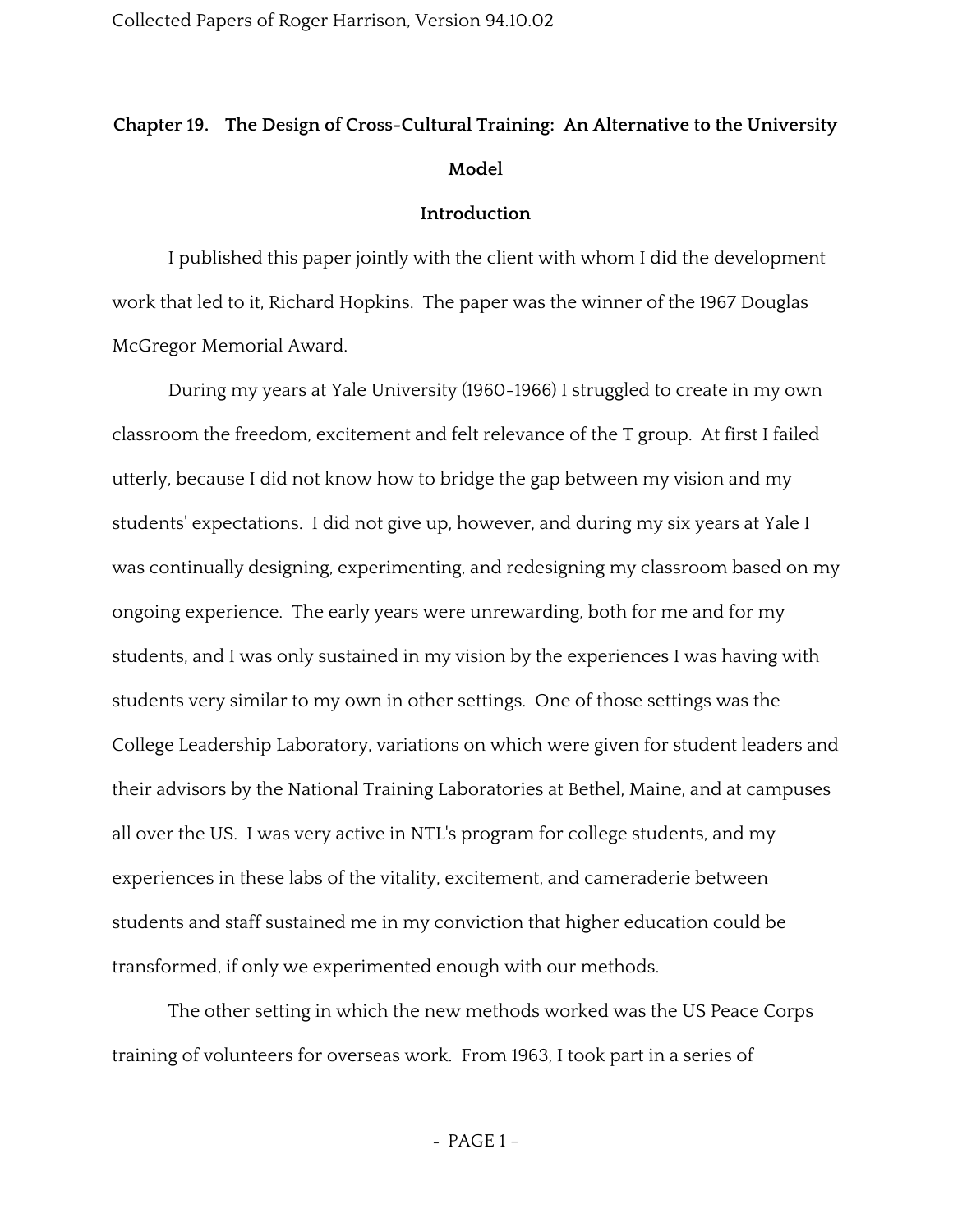innovative training programs for the Peace Corps' Latin America Division, in which I had the chance to try out and validate my ideas about education for application and for living. These experiments were not always successful, but each one increased the knowledge and experience we needed to forge a radically new way of teaching and learning, and apply it to the challenging task of preparing young people to live and work independently overseas. The present paper presents the results of a spectacularly successful undertaking carried out in Puerto Rico, one which convinced me that we were on the right track, not only in training for cross-cultural performance, but in our approach to higher education generally.

I viewed myself at that time as one of a small (and scattered) band of educators, mostly NTL trained, who were working from the inside for the radical reform of higher education in America. As such, I intended this paper not only to report the success of an educational experiment in the Peace Corps, but to sound the call for the broader reforms which were so close to my heart. I wanted to encourage others who were working for change in colleges and universities, both faculty and radical students, and I wanted to propose a philosophy and program for the redesign of the classroom. I wanted this paper to say to colleagues and students, "We did it in the Peace Corps; you can do it in your classrooms."

I was modestly successful in my aim. The paper was picked up, copied, circulated, and fairly widely read in the circles I desired to reach. At a conference of reform-minded faculty and students at Dartmouth College in the late sixties, I was greatly warmed by the appreciation I received, particularly from the radical students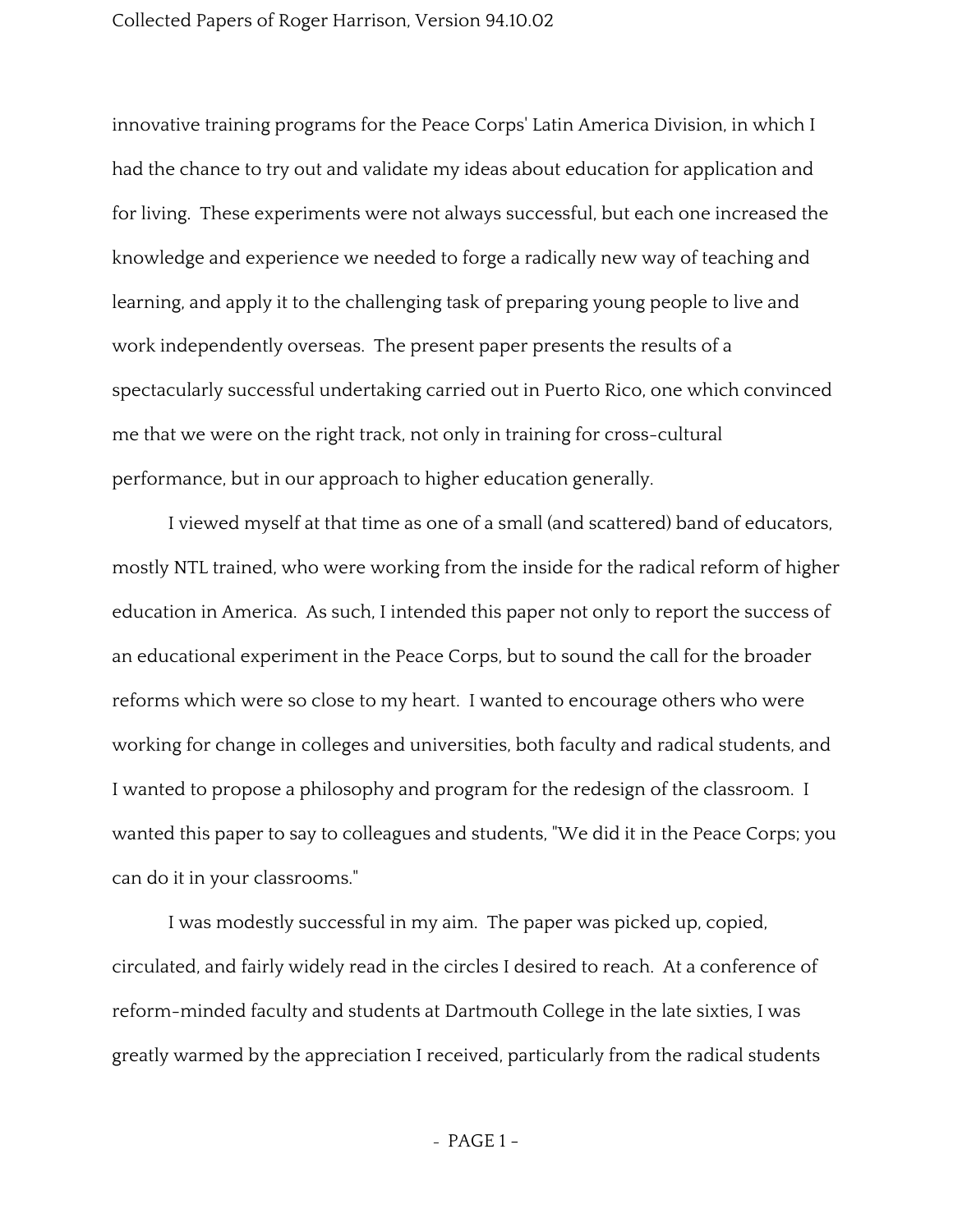present. It seemed we were in the vanguard of a wave of change that could revitalize higher education and make it truly relevant to life and work.

In a little while, however, our hopes were overtaken by events. The movement for university reform was co-opted by the antiwar movement. Its energy became politicized, and it went out of the classroom and into the streets. The forces of tradition reestablished their hegemony, and the university system proved, once again, that it, along with the Church, is one of the most stable and resistant to change of all our institutions. I soon turned to business and industry as the focus for my activities, believing that the next advances in teaching and learning would occur there, where the relevance of education was subject to tests of relevance and cost benefit analysis, rather than in higher education. In retrospect, I feel I made a wise choice, but as an educator, my heart has always been where I undertook my first innovative attempts, in the college classroom.

## **The Design of Cross-Cultural Training: An Alternative to the University Model with Richard L. Hopkins**

The inapplicability of traditional university-based training has become a chronic complaint in organizations which must prepare large numbers of persons for service overseas. In the Peace Corps, for example, which in almost seven years now has trained more persons for overseas work than any other civilian government agency, complaints about the irrelevance of traditional classroom training have been growing steadily since the first Volunteers entered training. (The Peace Corps continues to train most of its Volunteers at universities, for a variety of reasons not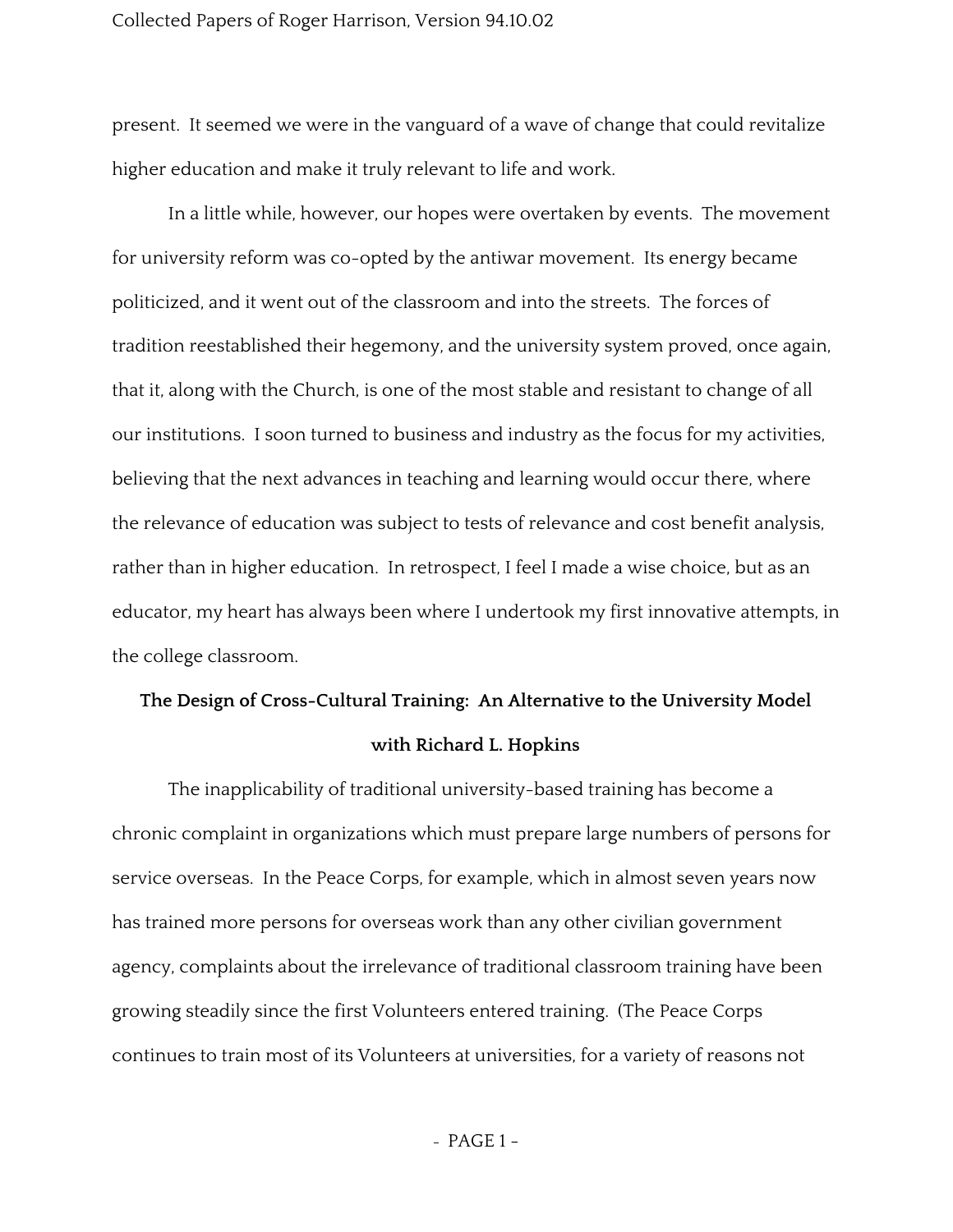having to do with the quality of training; but a vigorous effort is made to influence the training institutions to design programs that differ sharply from the standard curriculum design.)

The complaints are not directed toward the content of the traditional academic disciplines that bear on overseas work. The content can be relevant to performance in an alien culture; moreover, the acknowledged experts in the subject matter fields appropriate to overseas work are found in universities and colleges for the most part. The dissatisfaction is with the ways in which such subject matter is taught.

When returned Peace Corps Volunteers talk about their training, they do not complain about incompetent professors; they complain about the sense in which their experiences in training, however interesting or well presented they may have been, simply did not prepare them for the total life they had to lead overseas. Despite the overall success of the Peace Corps, it has not been uncommon for even a "good" Volunteer to take five or six months, or one-fourth of his tour overseas, to become fully operational in an overseas environment.

Now prospective Peace Corps Volunteers are highly motivated students, keenly aware that their success in a strange and alien environment will depend in large measure on their ability to deal with the dynamics of the culture in which they will be working. Above average in commitment to their work, energetic, imaginative and intelligent, they exhibit a happy blend of attitudes and motives. Yet, primed for a really stirring training experience as they are, many of those who have completed their two years abroad seem unusually dissatisfied with the training that preceded their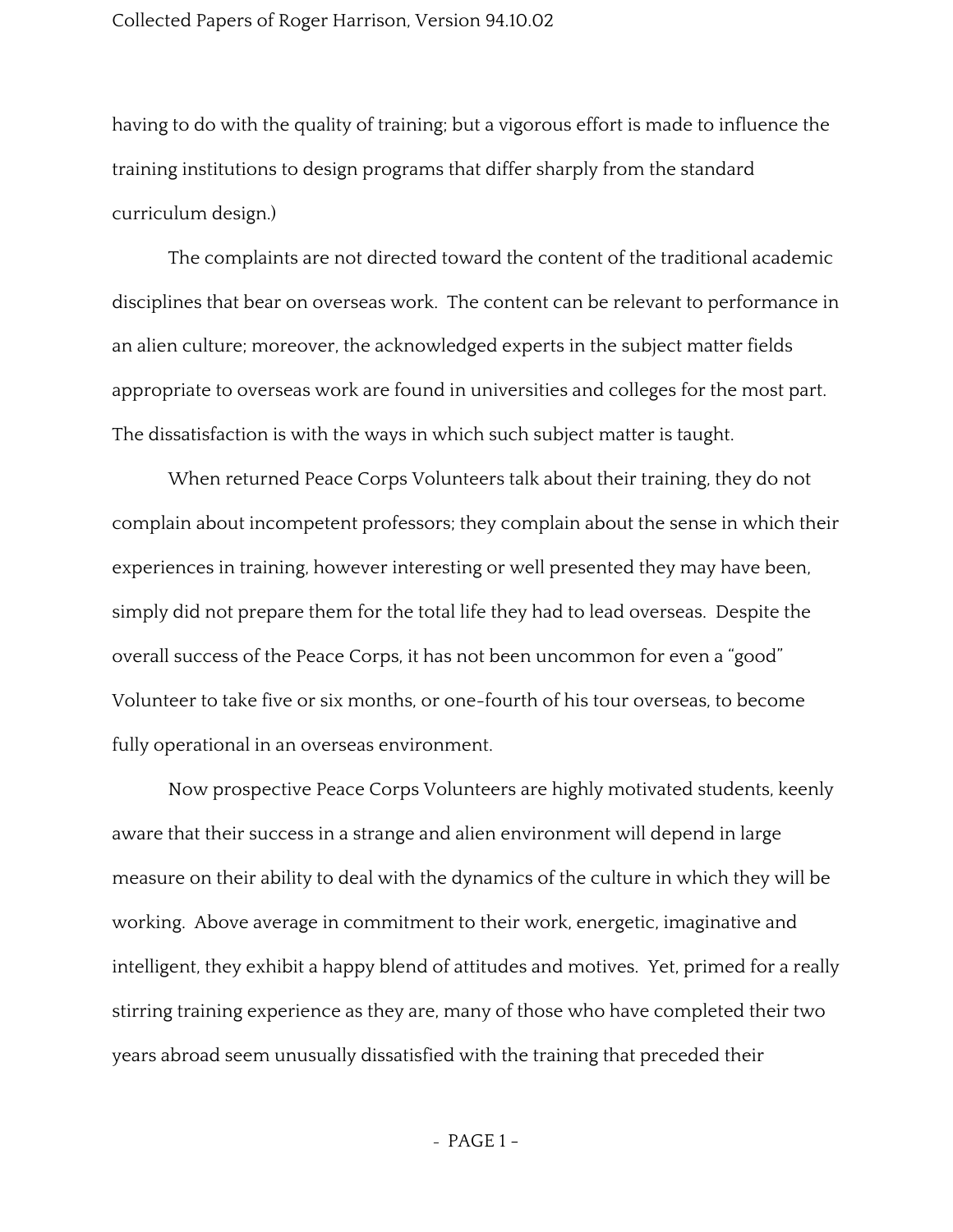overseas tour. Somehow training had little more bearing on what actually happened to them overseas than the rest of their middle class life experiences, including their experiences in college prior to the Peace Corps.

The purpose of this paper is to examine the basis for such discontent by dissecting the relationships between the ends and means of training for cross-cultural performance. The conclusion to which the analysis leads is that the traditional methods of higher education simply will not get the job done. Nor are they well suited to training for any application situation that requires the ability to adapt to or to act in unfamiliar and ambiguous social situations. (Included in this category would be all types of community development or community action work, at home or abroad, especially when such work is with the disadvantaged, as well as work in institutional subcultures that differ basically from the "outside world.")

Further objectives of this paper are to present a conception of some learning processes that can lead to the ability to cope with ambiguity and to take action under stress, to present some design principles for such training, and to specify the kinds of skills and competence needed to design and operate effective cross-cultural training programs. Finally, the paper details a Peace Corps training program in which some of these design principles were tested.

#### **The Problem of Education for Overseas Work**

With few exceptions, formal systems of higher education in the United States provide training in the manipulation of symbols rather than of things; reliance on thinking rather than on feeling and intuition; and commitment to understanding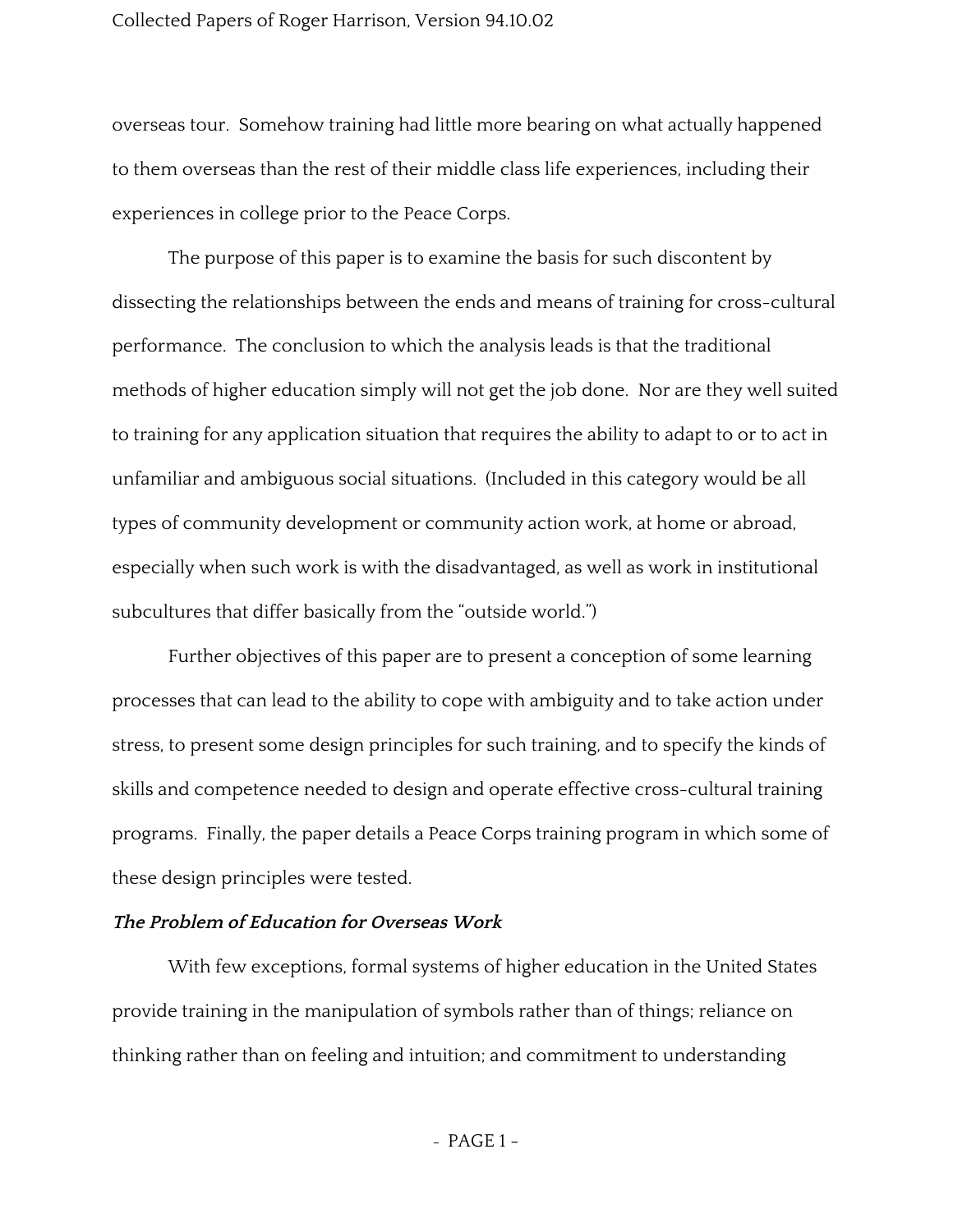rather than to action. These systems were designed originally for the training of scholars, researchers, and professionals, for whom rationality, abstract knowledge, emotional detachment, and verbal skills are primary values. These systems, however, are applied across the board to almost all students, regardless of individual occupational goals. The criteria of performance used to evaluate the effectiveness of the traditional educational experience are familiar to all of us. They consist of tests, papers, reports, and the evaluation of performance on laboratory problems. With few exceptions, these methods of evaluation are verbal and intellectual.

There are attempts to provide action-oriented and experience-based learning models in many institutions of higher learning, but these less intellectual and more emotionally involving learning settings tend to be peripheral and ancillary to the main work of the college or university. Student governments, and student organizations, for example, have an ambiguous , unintegrated relationship to the faculty and the classroom. The status of Deans of Students and Director of Student Activities is cloudy when it is not second-class. The classroom remains a stronghold of rationality.

#### **How the Traditional University Model Fails**

When colleges or universities are approached to design or conduct training for work overseas, the resources made available to work on the problem are often those of the traditional part of the organization. Training design is usually based upon the university model.

Until quite recently, for example, the typical Peace Corps university training program was chopped up into components which conformed, by and large, to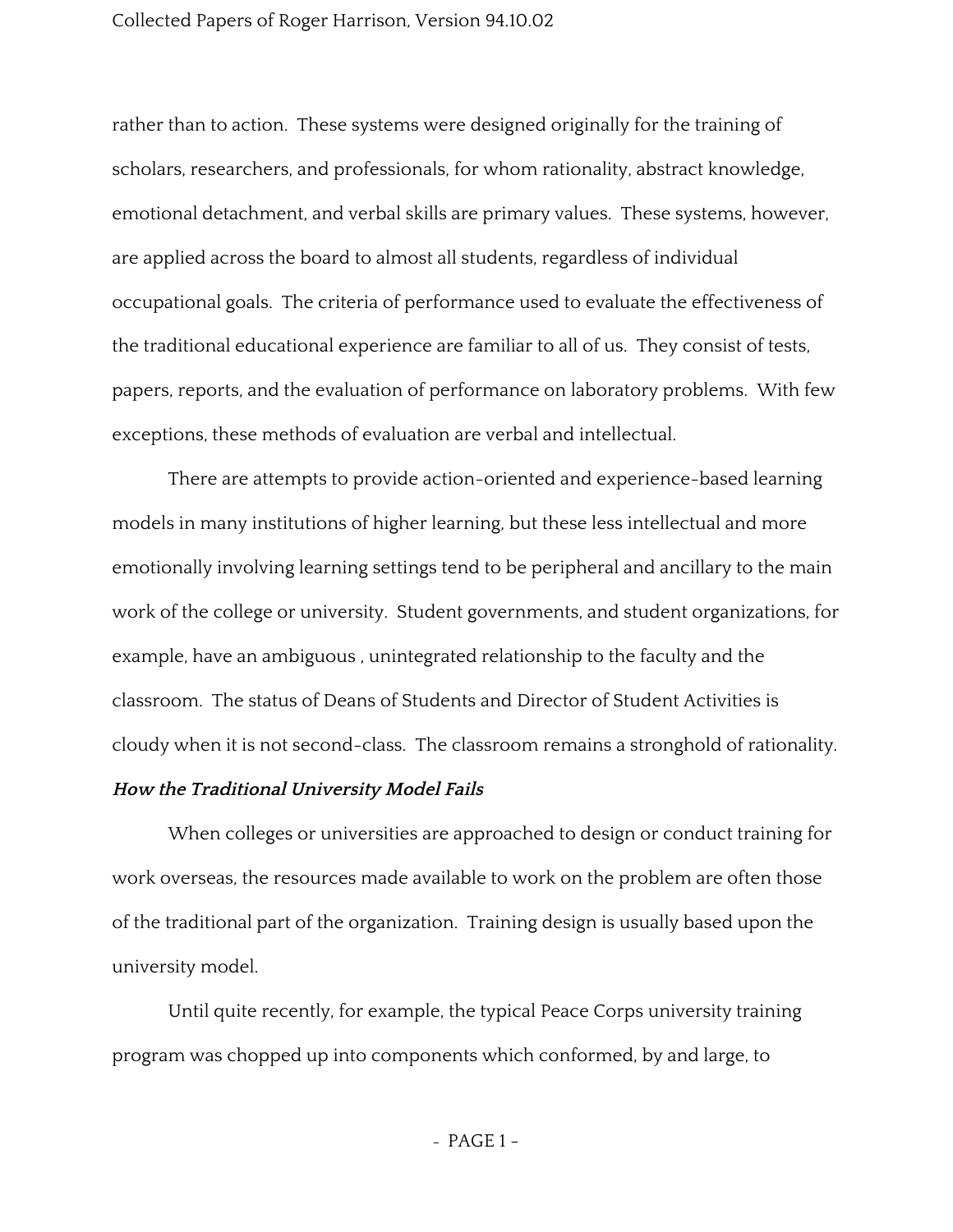university departmental lines, and time was assigned to each component on an hourly-bloc basis: so much to language, so much to technical studies, so much to area studies, and so on. Such a program was more than likely conducted in an environment that differed little from the one the trainee had just escaped, with all or most of its *in loco parentis* rules and regulations, its classrooms and blackboards, its textbooks and reading lists, its blue-book examinations, its air-conditioned dormitories and student-union atmosphere.

In many of these programs the environment was restrictive and authoritarian, a kind of exhausting endurance contest, which the trainee survived by a sort of game-playing designed to get him through the Peace Corps' selection process as painlessly as possible. Recognizing that something ought to be different in a Peace Corps program, university project directors typically designed programs that ran from dawn to dark—and beyond—up to as much as 65 or 70 hours a week of intensive instruction for 11 to 15 weeks. Thus, although one of the prime objectives of training was to convince the prospective Volunteer that he was no longer a college student, he was placed in a training environment where he was treated as one.

In any case, the goals and methods of this model focus upon the development of the student's intellectual capacity and on a certain kind of gamesmanship that enables him to cope with the training program. There is no manifest concern with his feelings, with an ideal behavior model, or with the interpersonal aspects of the work he may be doing. Students in a typical university setting spend most of their time reading and writing, more time talking about ideas than acting on them; and their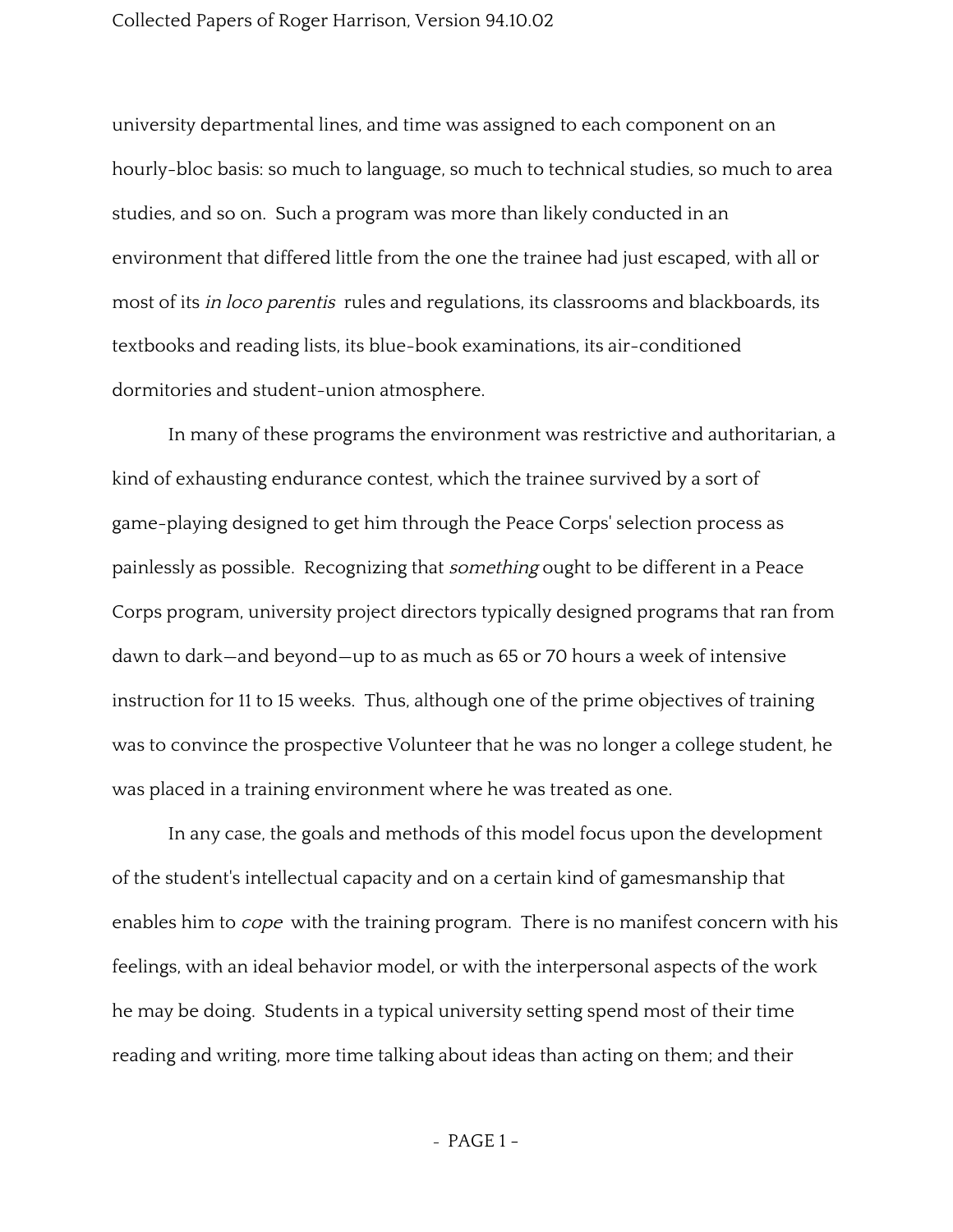professors are much more interested in students' ideas than in their feelings. To be emotional as opposed to being rational and objective, at least in the classroom, is to transgress the bounds of appropriate student or professorial behavior.

Universities and colleges do succeed in influencing students to move toward the traditional goals. Students do become more rational, more critical, more detached, and more adept at the manipulation of words, symbols, and abstractions. In terms of the desired outcome of training for cross-cultural work, the university model can provide an intellectual understanding of cultural diversity, of values and assumptions that differ from their own.

#### **The Missing Interpersonal Links**

Nothing in this paper should be construed as suggesting that this kind of understanding is of no value or that it is totally irrelevant to overseas work. It does not, however, provide a trainee with all he needs overseas. Its weakness is that in those aspects of overseas performance having to do with interpersonal effectiveness the traditional model offers little help. This is a serious weakness. The experiences of all our overseas agencies—private, governmental, religious—have demonstrated that the human elements of overseas work are at least as important as the technical ones in the success of a job or mission, and that overseas personnel are much more likely to be deficient in these human aspects of work performance than in technical skills. The gravest problems of Peace Corps Volunteers, said David Riesman in a recent seminar on the Peace Corps as an educative experience, are "emotional and interpersonal."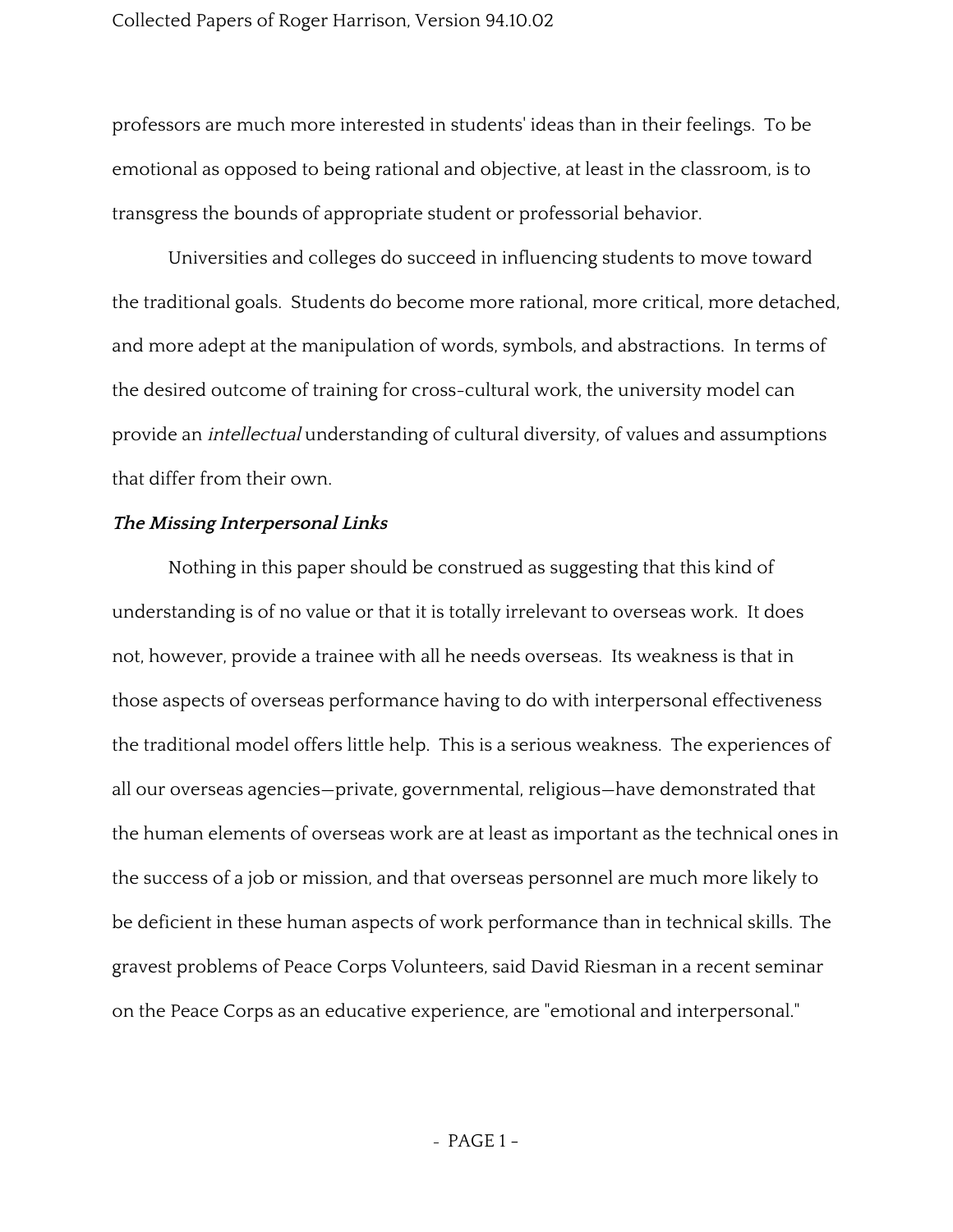By interpersonal effectiveness we mean such functions as establishing and maintaining trust and communication, motivating and influencing, consulting and advising—all that complex of activities designed to inculcate change. In overseas jobs, the performance of these relationship activities must take place across differences in values, in ways of perceiving and thinking, and in cultural norms and expectations.

## **Divergent Goals Detailed**

These requirements suggest a very different set of goals from those of the university model. To sharpen the contrast, here in Table 19.1 are some important and divergent goals of the two educational enterprises.

Table 19.1. Contrasting Educational Goals of University and Overseas

| Some Major Goals of                     | Some Divergent Goals of                  |
|-----------------------------------------|------------------------------------------|
| University Education                    | <b>Overseas Education</b>                |
| Communication. To communicate           | <b>Communication.</b> To understand and  |
| fluently via the written word and, to a | communicate directly and often           |
| lesser extent, to speak well. To        | nonverbally through movement, facial     |
| master the languages of abstraction     | expression, person-to-person actions.    |
| and generalization, e.g., mathematics   | To listen with sensitivity to the hidden |
| and science. To understand readily      | concerns, values, motives of the other.  |
| the reasoning, the ideas, and the       | To be at home in the exchange of         |
| knowledge of other persons through      | feelings, attitudes, desires, fears. To  |
| verbal exchange.                        | have a sympathetic, empathic             |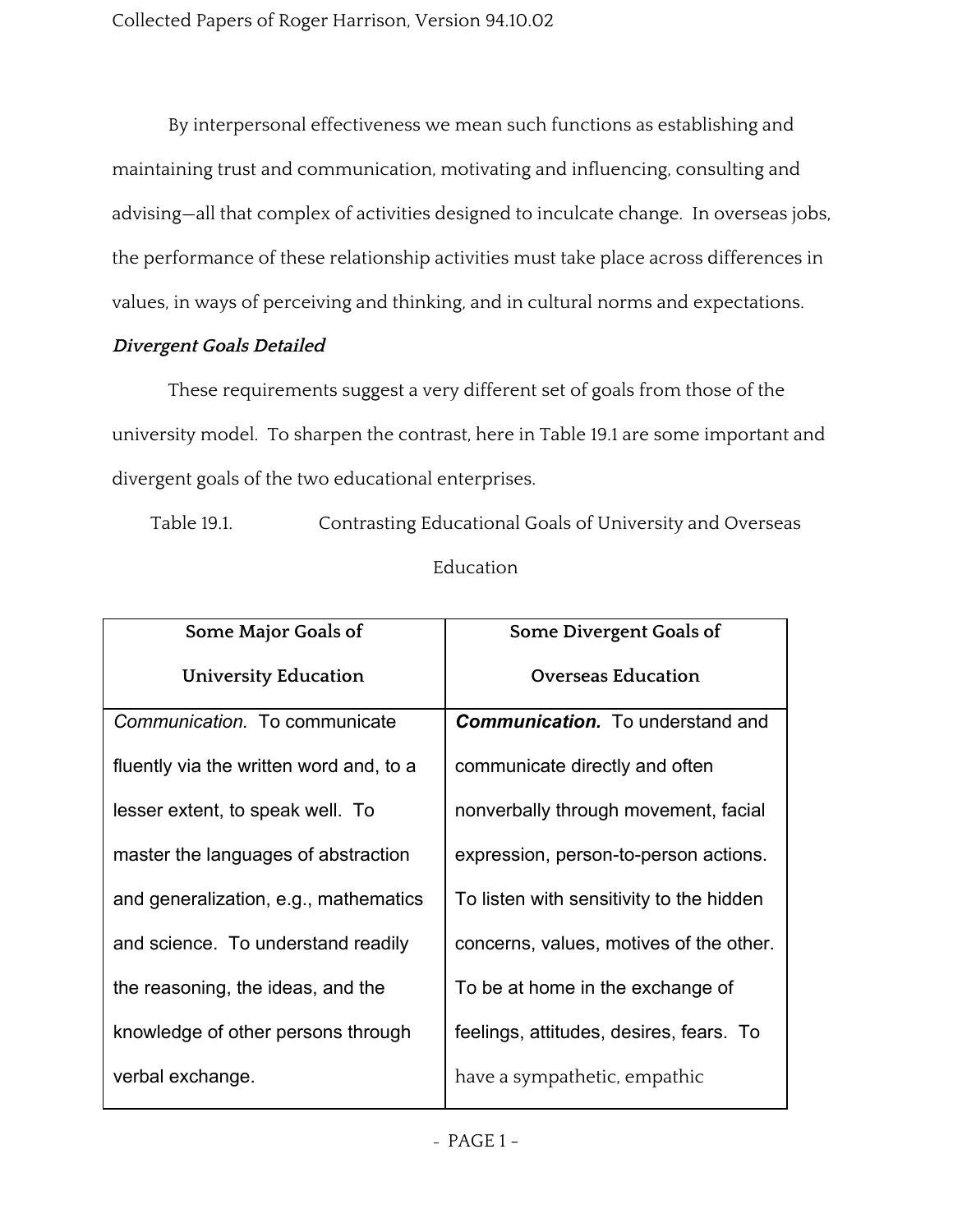|                                           | understanding of the feelings of the      |
|-------------------------------------------|-------------------------------------------|
|                                           | other.                                    |
| Decision Making To develop critical       | Decision Making To develop ability        |
| judgment. the ability to test assertions, | to come to conclusions and take           |
| assumptions, and opinions against the     | action on inadequate, unreliable, and     |
| hard facts and the criteria of logic. To  | conflicting information. To be able to    |
| reduce susceptibility to specious         | trust feelings, attitudes, and beliefs as |
| argument and to be skeptical of           | well as facts. To search for the          |
| intuition and emotion. To search for      | <i>possible</i> course, the viable        |
| the best, most rational, most             | alternative, the durable though           |
| economical, and elegant solution.         | inelegant solution.                       |
| <b>Commitment.</b> Commitment is to the   | <b>Commitment.</b> Commitment is to       |
| truth. It requires an ability to stand    | people and to relationships. It           |
| back from ongoing events in order to      | requires an ability to become             |
| understand and analyze them and to        | involved. to be able to give and          |
| maintain objectivity in the face of       | inspire trust and confidence, to care     |
| emotionally involving situations.         | and to take action in accordance with     |
| Difficult situations are handled by       | one's concern. Difficult situations are   |
| explanations, theories, reports.          | dealt with by staying in emotional        |
|                                           | contact with them and by trying to        |
|                                           | take constructive action.                 |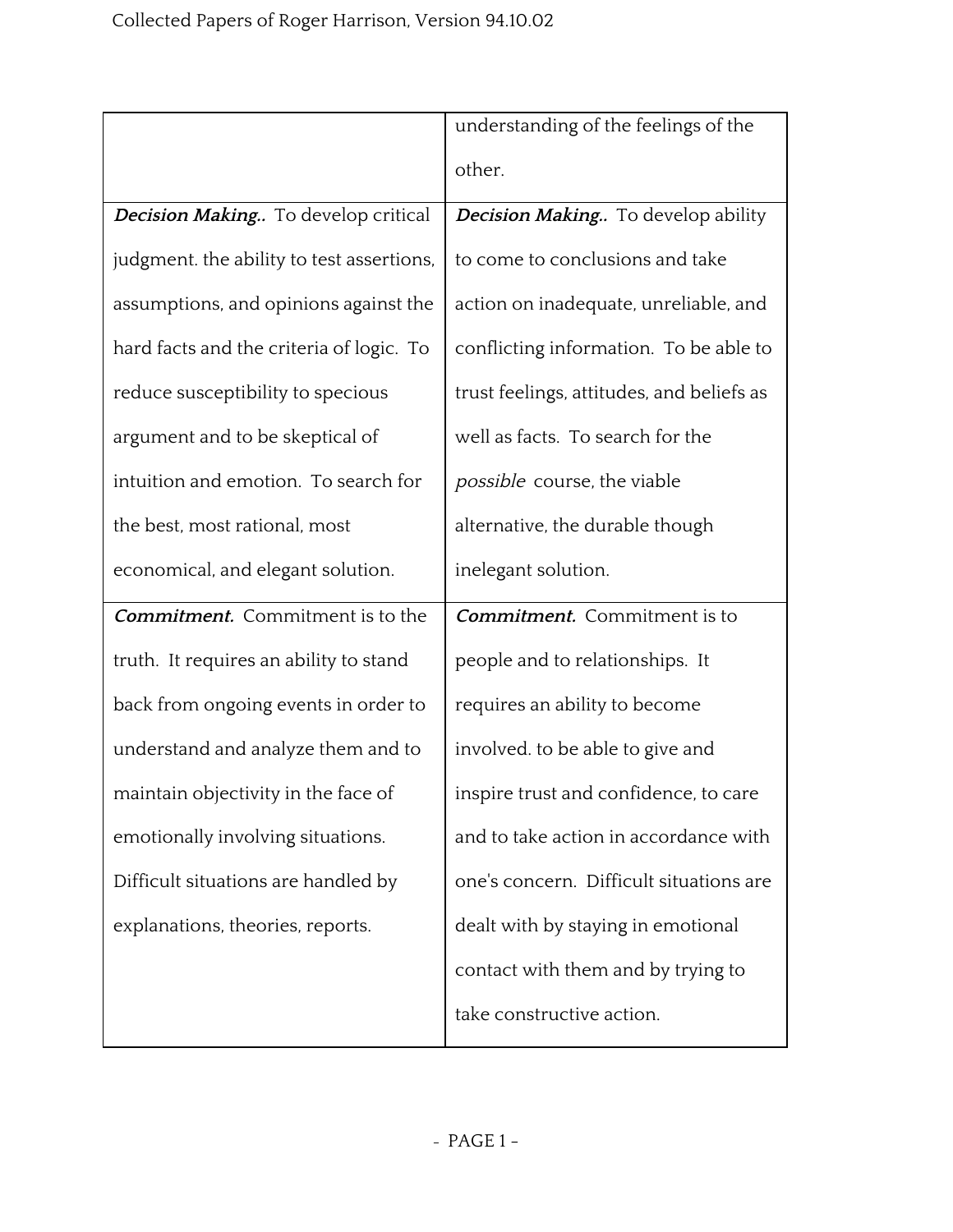| Ideals. To value the great principles    | Ideals. To value causes and           |
|------------------------------------------|---------------------------------------|
| and ideals of Western society. social    | objectives embedded in the            |
| justice, economic progress, scientific   | here-and-now and embodied in the      |
| truth. To value the sacrifice of         | groups and persons in the immediate   |
| present rewards and satisfactions for    | social environment. To find           |
| future advancement of these ideals       | satisfaction, enjoyment, and          |
| and to find self-esteem and              | self-esteem from the impact one has   |
| satisfaction from one's contribution     | directly on the lives of others.      |
| toward distant social goals.             | To be able to empathize with others   |
|                                          | who live mostly in the present and to |
|                                          | work with them toward the limited,    |
|                                          |                                       |
|                                          | concrete goals which are important to |
|                                          | them.                                 |
| Problem Solving. A problem is            | <b>Problem Solving.</b> A problem is  |
| solved when the true, correct,           | solved when decisions are made and    |
| reasonable answer has been               | carried out which effectively apply   |
| discovered and verified. Problem         | people's energies to overcoming       |
| solving is a search for knowledge and    | some barrier to a common goal.        |
| truth. It is a largely rational process, | Problem solving is a social process   |
| involving intelligence, creativity,      | involving communication,              |
| insight, and a respect for facts.        | interpersonal influence, consensus,   |
|                                          | and commitment.                       |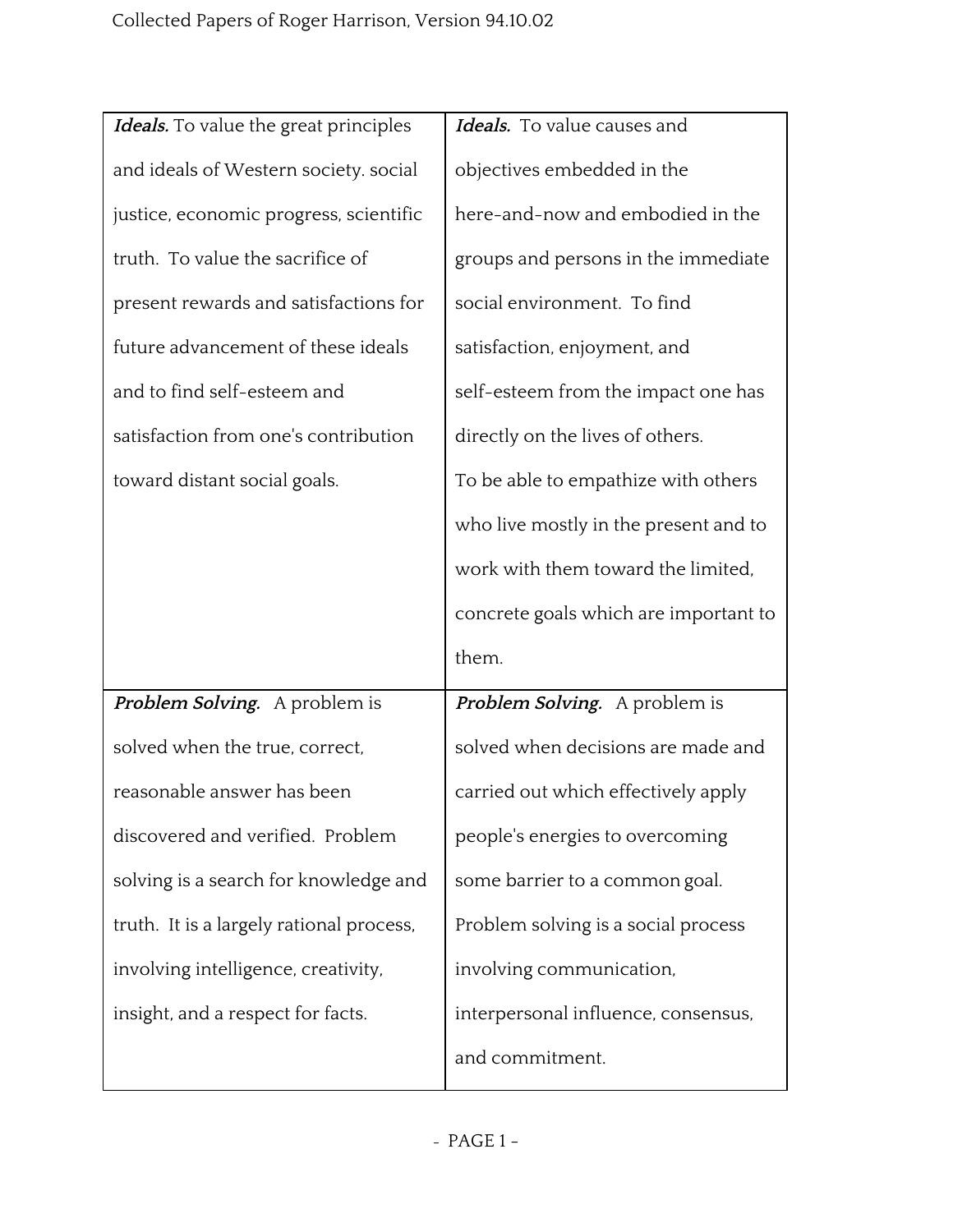Even though the goals on the left are not universally honored in American colleges and universities, they do represent a spirit or ideal of academic excellence. They have a pervasive influence on the values and behavior of educators. They are important goals that have contributed much to our civilization. The transfer of these goals from generation to generation is not the least important function of higher education. The trouble is that they are often not relevant in an action situation.

The goals on the right above are typical of the aims of Americans working closely with counterparts in overseas situations. They are not universal, but they represent the reach and thrust of many persons who are concerned and active in the improvement of overseas effectiveness. These goals are also operative in a number of domestic programs, especially in community development activities.

#### **Contrasting Learning Styles or Meta-Goals**

University education and cross-cultural training are sharply different, too, in what Schein and Bennis (Schein and Bennis, 1965) have called the "meta-goals" of training. Meta-goals are approaches to learning and personal development which the learner acquires in the *process* of being educated in a particular system. In other words, meta-goals represent what the learner learns, in addition to the content of instruction, about how to approach and solve subsequent problems outside the classroom.

They represent the problem-solving processes, the learning styles, which the trainee or student becomes committed to in the course of his educational experience. Meta-goals have to do with "learning how to learn." In some learning settings, for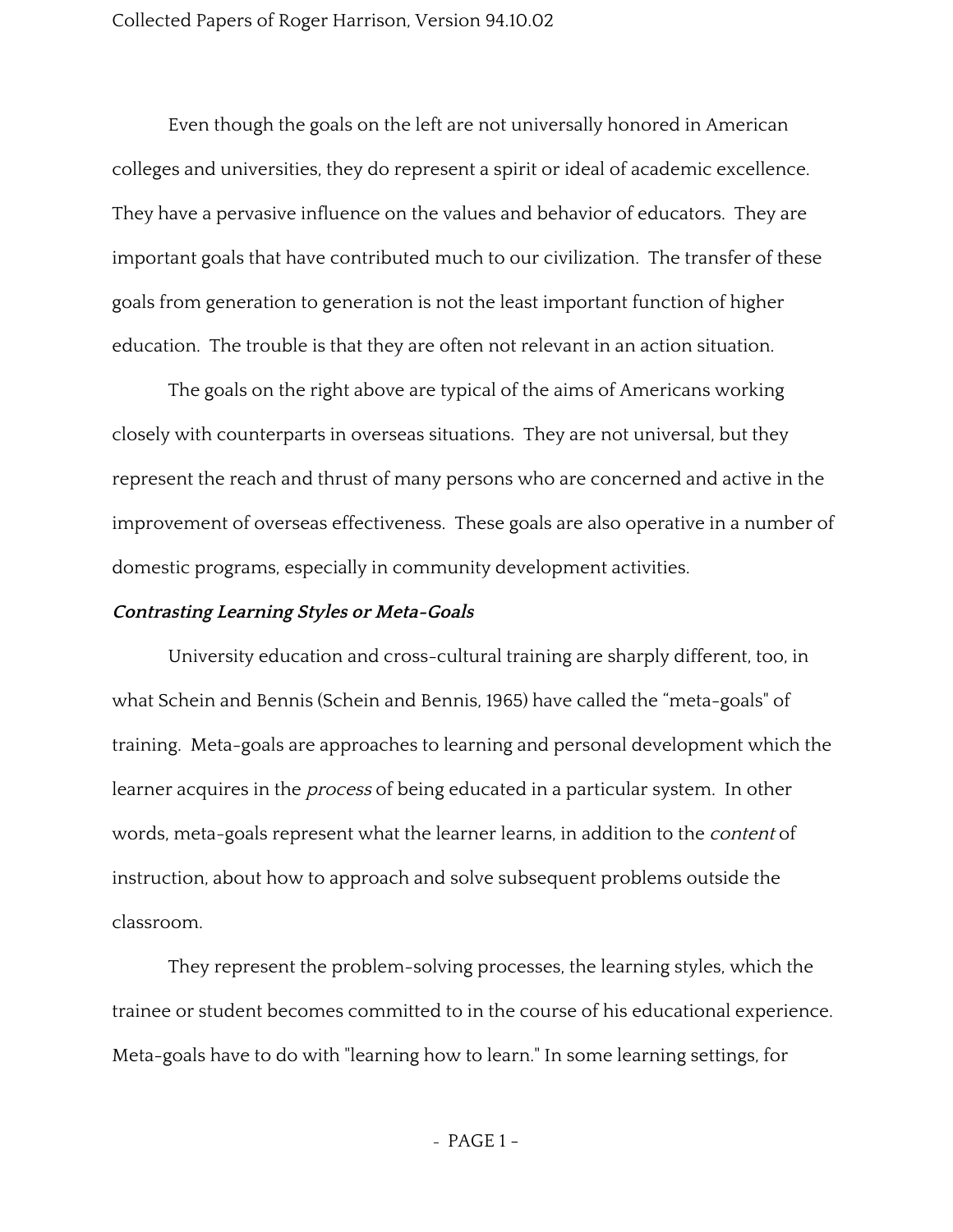example, an authoritative person acts as the source of solutions to problems, while in others the learner must look to peers or to himself for information and suggestions. Such differences can be critical in overseas work.

In Table 19.2. are listed some meta-goals of university education, contrasted with meta-goals which seem appropriate for the cross-cultural situation.

Table 19.2. Contrasting Metagoals of University Classrooms and

Cross-Cultural Training

| Metagoals of Traditional College and      | Appropriate Metagoals for                 |
|-------------------------------------------|-------------------------------------------|
| <b>University Classrooms</b>              | <b>Cross-Cultural Training</b>            |
| <b>Source of Information:</b> Information | <b>Source of Information:</b> Information |
| comes from experts and authoritative      | sources must be developed by the          |
| sources through the media of books,       | learner from the social environment.      |
| lectures, audio-visual presentations. "If | Information-gathering methods include     |
| you have a question, look it up."         | observation and questioning of            |
|                                           | associates, other learners, and chance    |
|                                           | acquaintances.                            |
| Learning Settings: Learning takes place   | Learning Settings: The entire social      |
| in settings designated for the purpose,   | environment is the setting for learning.  |
| e.g., classrooms and libraries.           | Every human encounter provides            |
|                                           | relevant information.                     |
| <b>Problem-Solving Approaches:</b>        | Problem-Solving Approaches: The           |
| Problems are defined and posed to the     | learner is on his own to define problems, |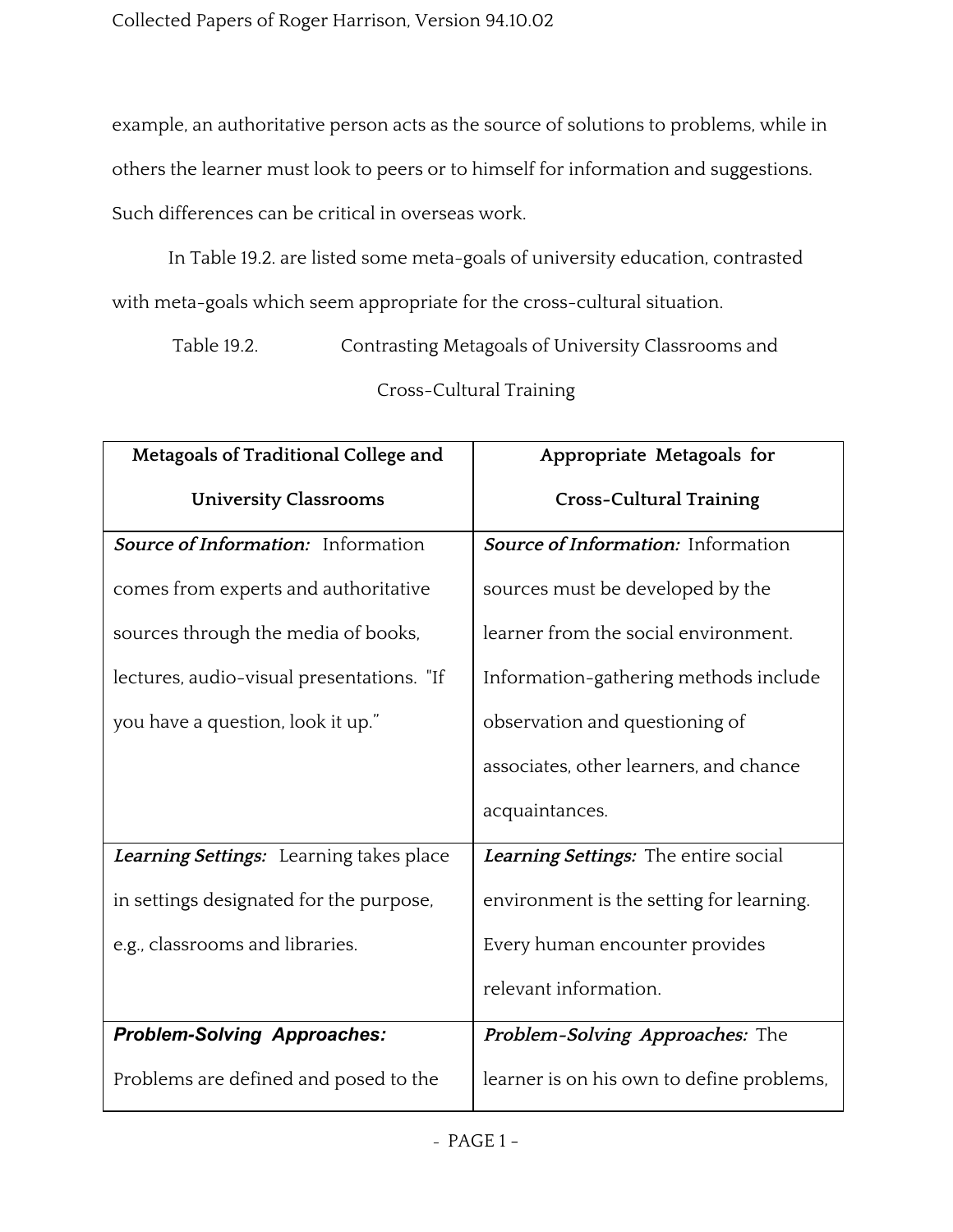| learner by experts and authorities. The  | generate hypotheses, and collect             |
|------------------------------------------|----------------------------------------------|
| correct problem-solving methods are      | information from the social                  |
| specified, and the student's work is     | environment. The emphasis is on              |
| checked for application of the proper    | discovering problems and developing          |
| method and for accuracy, or at least for | problem-solving approaches on the spot.      |
| reasonableness of results. The emphasis  |                                              |
| is on solutions to known problems.       |                                              |
| Role of Emotions and Values:             | Role of Emotions and Values: Problems        |
| Problems are largely dealt with at an    | are usually value- and emotion-laden.        |
| ideational level. Questions of reason    | Facts are often less relevant than the       |
| and of fact are paramount. Feelings      | perceptions and attitudes which people       |
| and values may be discussed but are      | hold. Values and feelings have action        |
| rarely acted upon.                       | consequences, and action must be taken.      |
| Criteria of Successful Learning:         | Criteria of Successful Learning: The         |
| Favorable evaluation by experts and      | establishment and maintenance of             |
| authorities of the quality of the        | effective and satisfying relationships with  |
| individual's intellectual productions,   | others in the work setting. This includes    |
| primarily written work.                  | the ability to communicate with and          |
|                                          | influence others. Often there are no         |
|                                          | criteria available other than the attitudes  |
|                                          | of the parties involved in the relationship. |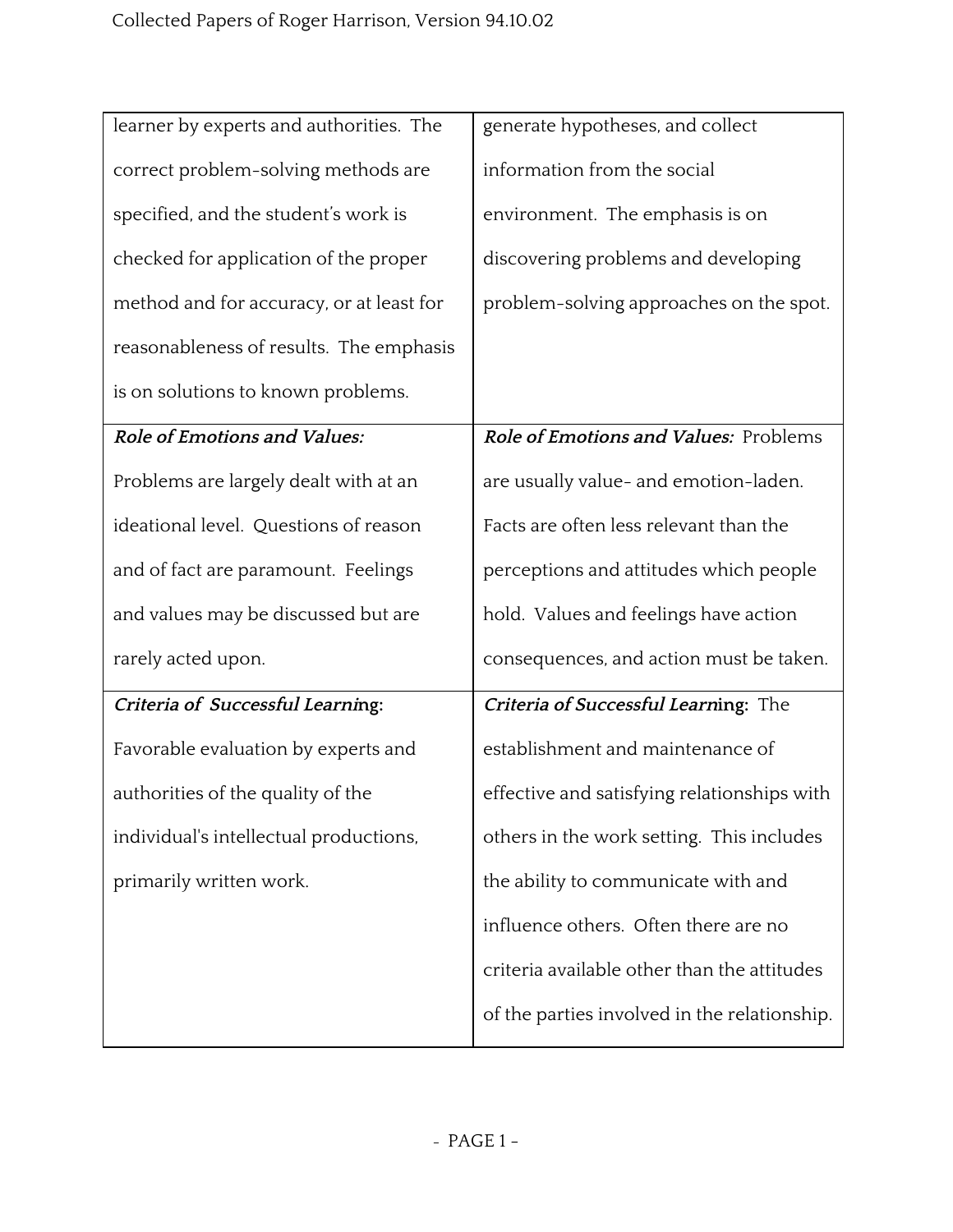At the level of meta-goals, university education and cross-cultural training diverge significantly. The sources, settings, and approaches of the former tend to be formal, bookish, rational, dependent on authority, and lacking in opportunities to gain competence in learning through interpersonal contact.

#### **Need for Freedom to Learn Independently**

They differ profoundly along the dimension of freedom. It is here that the inappropriateness of traditional educational systems for overseas work is most evident. The high degree of control and dependence upon authority common in the college classroom does not lead to the development of a learning style facilitative of success in an overseas environment. This is not just because freedom is a good thing and everyone ought to have a lot of it. It is because so much external control implies a dependency on experts and authorities for direction, information, and validation. When the learner is deprived of these sources of support, as he is almost certain to be in the overseas environment, he is in an uncomfortable and sometimes emotionally crippling situation. He not only must solve new problems in a new setting, but he must develop a new learning style, quite on his own. This experience—not knowing how to learn without traditional supports—may be productive of a good deal of the anxiety and depression grouped under the rubric, "culture shock." It is certainly responsible for much individual failure, even when it does not lead to chronic depression and anomie.

Education for cross-cultural applications should train the individual in a system of learning operations that is independent of settings, persons, and other information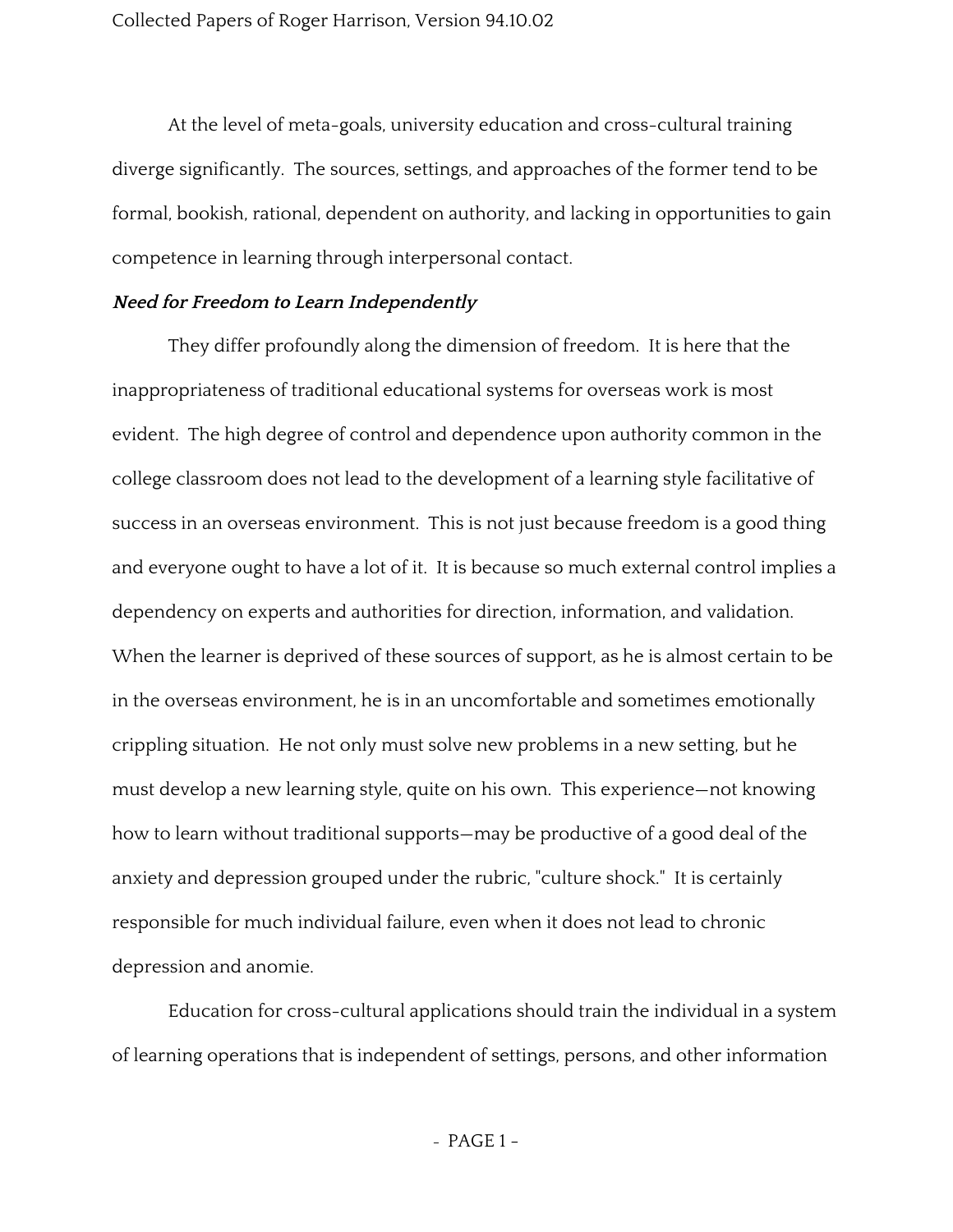sources not found in the overseas environment. If the trainee can be educated to be an effective and independent learner, he need not be filled with all the information he can contain before going into his new job. He will have the capacity to generate his own learning as needed. Indeed, he will have to generate his own learning in any case, whether he is trained to do this or not, for the simple reason that no training agency can train for every exotic contingency, for every aspect of life and work in another culture.

#### **Risks of Emotional Encounter**

The other dimension on which the two learning models described above differ is that of encounter—the extent to which the emotions,, values, and deeper aspects of the self are actively involved, touched, and changed in the learning process. The intellectuality and the formality, the emphasis on ideas and on the written word, the appeals to logic and reason implicit in university education, all combine to encourage an emotional distance from the learning material and a relativism about values.

But it is not possible to maintain such emotional distance from the sights, the smells, the sounds, and the customs of an alien culture. (And for one who is attempting to effect change or to act as an advisor in another culture, it is certainly not desirable, either.) Those aspects of life which in one's own culture are familiar and which would be supportive if they were present overseas (eating habits, standards of hygiene and cleanliness, language, social systems, subliminally perceived signals of all kinds) are not present; and their absence is emotionally disruptive. One's assumptions and values are called into question again and again by the most trivial kinds of events.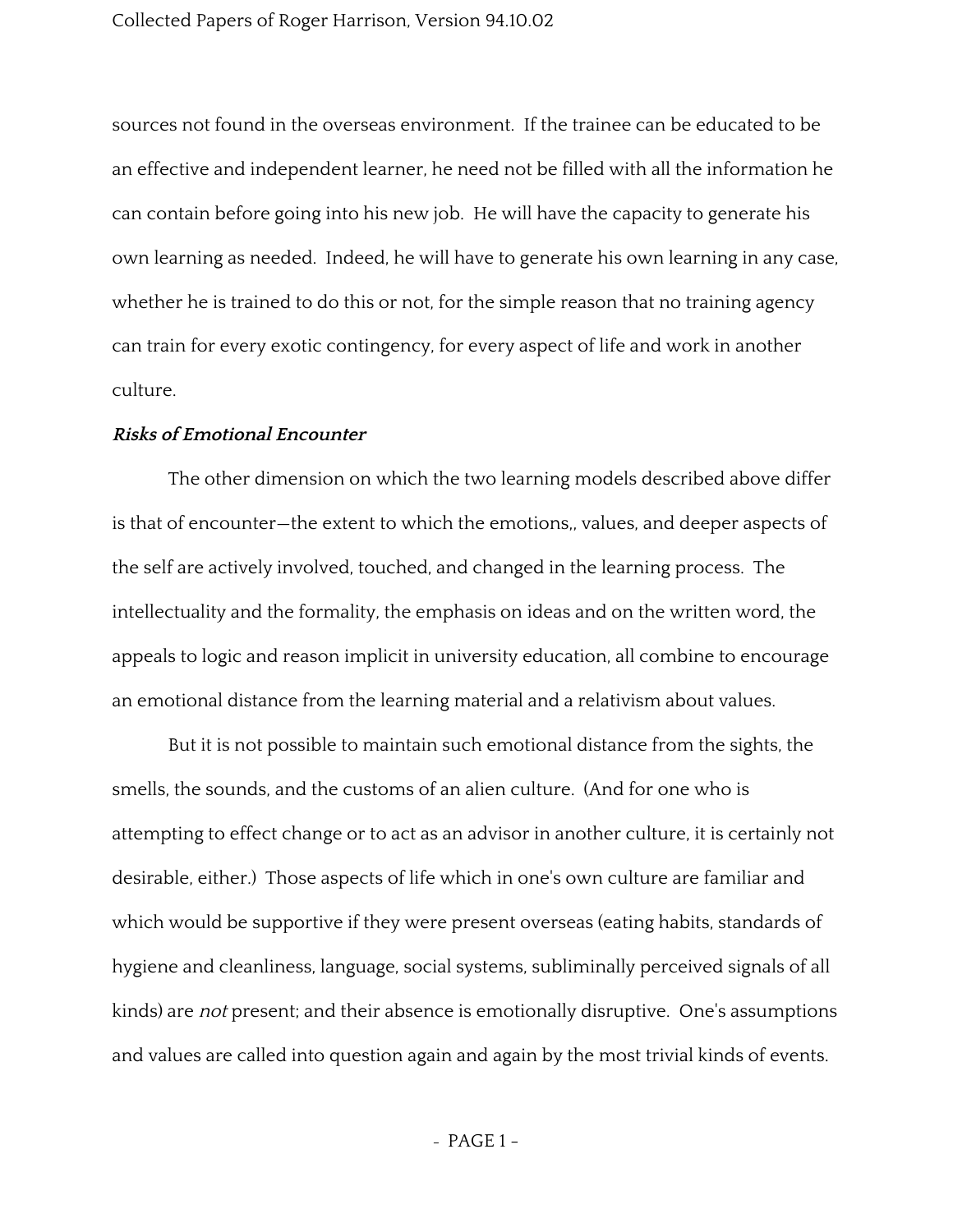The interpersonal competencies that work well in one's own culture suddenly do not work any more. The cues are different. One can avoid the encounter only by retreating into some kind of physical or emotional enclave, into the kinds of American compounds that wall off "Yankees" from "natives" all over the world.

Education in the classroom teaches one to deal with emotionally loaded questions of value and attitude by analyzing and talking about them in an atmosphere of emotional detachment. Such a scholarly, scientific attitude is appropriate to the task of *understanding;* but by sidestepping direct, feeling-level involvement with issues and persons, one fails to develop the "emotional muscle" needed to handle effectively a high degree of emotional impact and stress. Lacking "emotional muscle," the individual under stress tends to withdraw as much as possible from exposure of his self-esteem or, at the other extreme, he impulsively risks too much in an effort to get the anxiety and suspense over with. Either of these reactions to stress can, and often does, lead to failure overseas. Thus an important objective in training for overseas work should be the development in the trainee of the ability and willingness to take moderate emotional risks in situations where his sense of self-esteem is involved.

The concept of moderate risk taking can be illustrated by examining the alternatives one faces when a friend or colleague has become noticeably unapproachable, cold, and unresponsive. The alternative actions one may take may be classified as low, moderate, or high-risk, according to which emotional impact is likely to result to one's self-esteem. Low-risk alternatives might include withdrawal from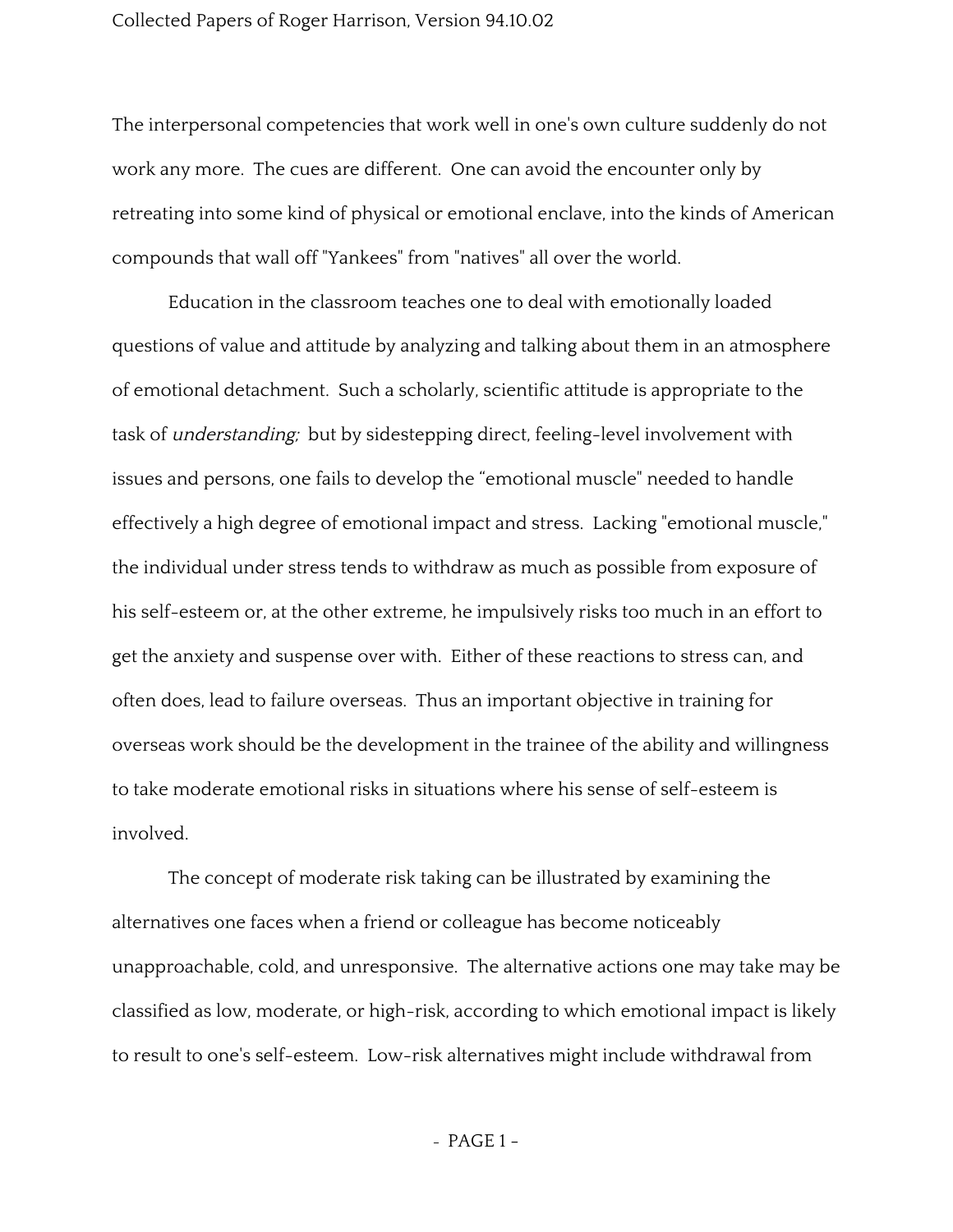the relationship or resort to written rather than oral communication. High-risk alternatives might include retaliation with some kind of personal attack on the colleague, reproaches for his unfriendliness, or demands to his face that he change his behavior. The low and high-risk approaches allow the causes of the situation to remain unknown and not dealt with. They are designed more to ease the tension and uncertainty than to solve the problem.

In contrast, the moderate-risk approach is characterized by a willingness to increase tension somewhat in order to obtain information about the difficulty. Such an approach might take the form of asking the other person if there were anything the matter; indicating that one was puzzled about the behavior of the other; trying to arrange increased interaction in non-work settings to see whether a relationship could be built on some more personal foundation; and so on. The important thing is not that these attempts be successful in resolving the problem but that they develop more information about it with low risk of further damage to the relationship. They also all involve some increase in tension for the subject, since failure might be painful. Moderate-risk approaches require more ability to stand emotional tension over a period of time than do the others.

The ability to deal directly with a high degree of emotional impact is not likely to be developed in the university classroom. The kinds of problems dealt with in the classroom neither require nor reward attempts to turn the learning situation into an opportunity for interpersonal encounter.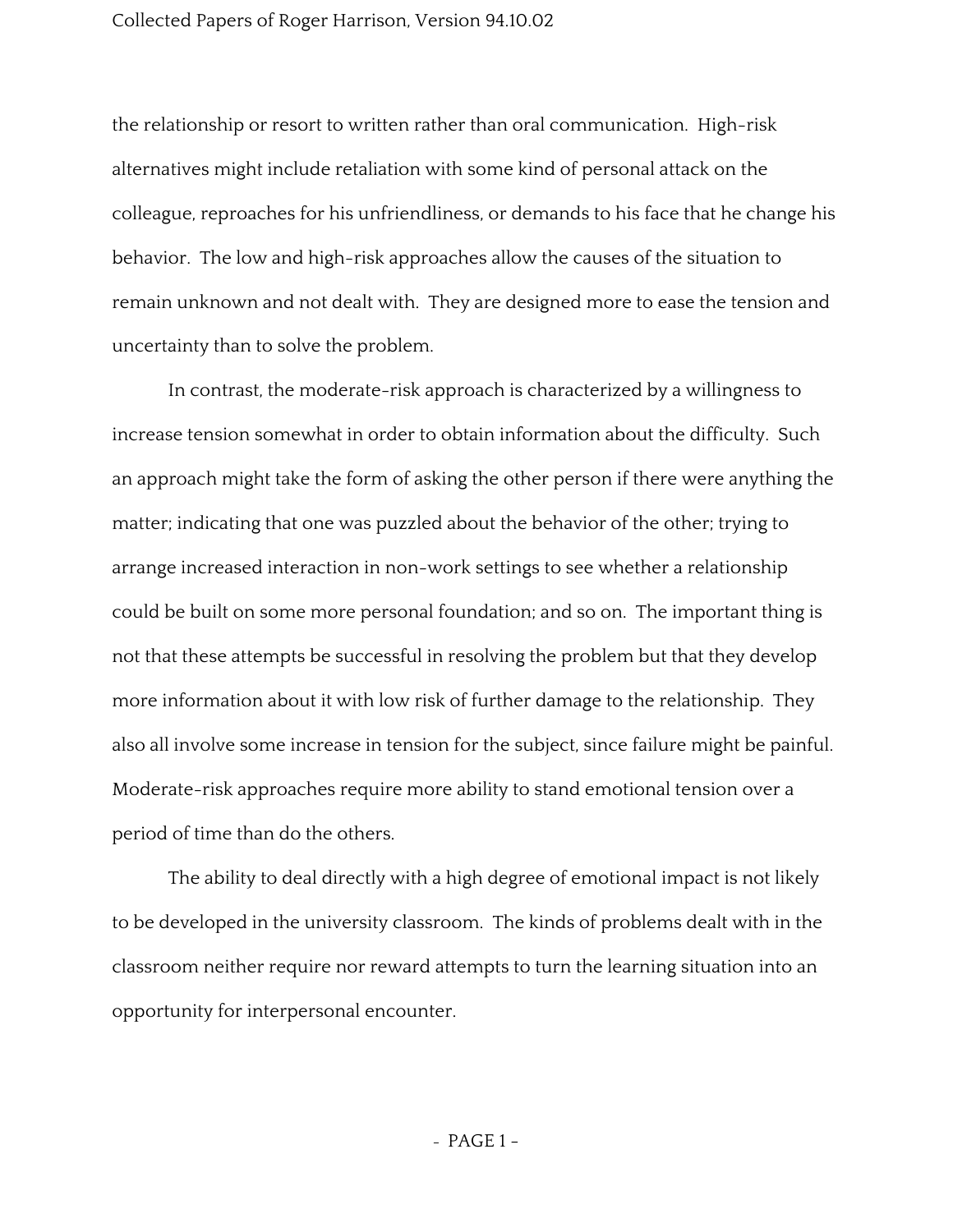In summary, then, the classroom approach is poorly adapted to training persons to operate in settings, overseas or anywhere else, where they must define and attack problems without the aid of authoritative or expert assistance (freedom), and where the degree of emotional, attitudinal, and value involvement is so high as to require dealing directly and continually with emotionally laden issues (encounter).

#### **An Alternative Model for Cross-Cultural Training**

Design principles for cross-cultural training differ from those of the university classroom. The purposes of the former are to: (1) develop in the student more independence of external sources of decision, information, problem definition, and motivation; (2) develop in the student the "emotional muscle" he needs to deal constructively with the strong feelings which are created by conflict and confrontation of values and attitudes; (3) enable him to make choices and commitments to action in situations of stress and uncertainty; and (4) encourage him to use his own and others' feelings, attitudes, and values as information in defining and solving human problems. **Design Principles**

There are a number of design principles which follow directly from these aims and goals.

**Problem solving.** The individual should be continually exposed to situations that require him to diagnose what is going on, define a problem to solve, devise a solution, and take action upon it. Because information and theory which are not used in the problem-solving process will not be readily available to the learner when he must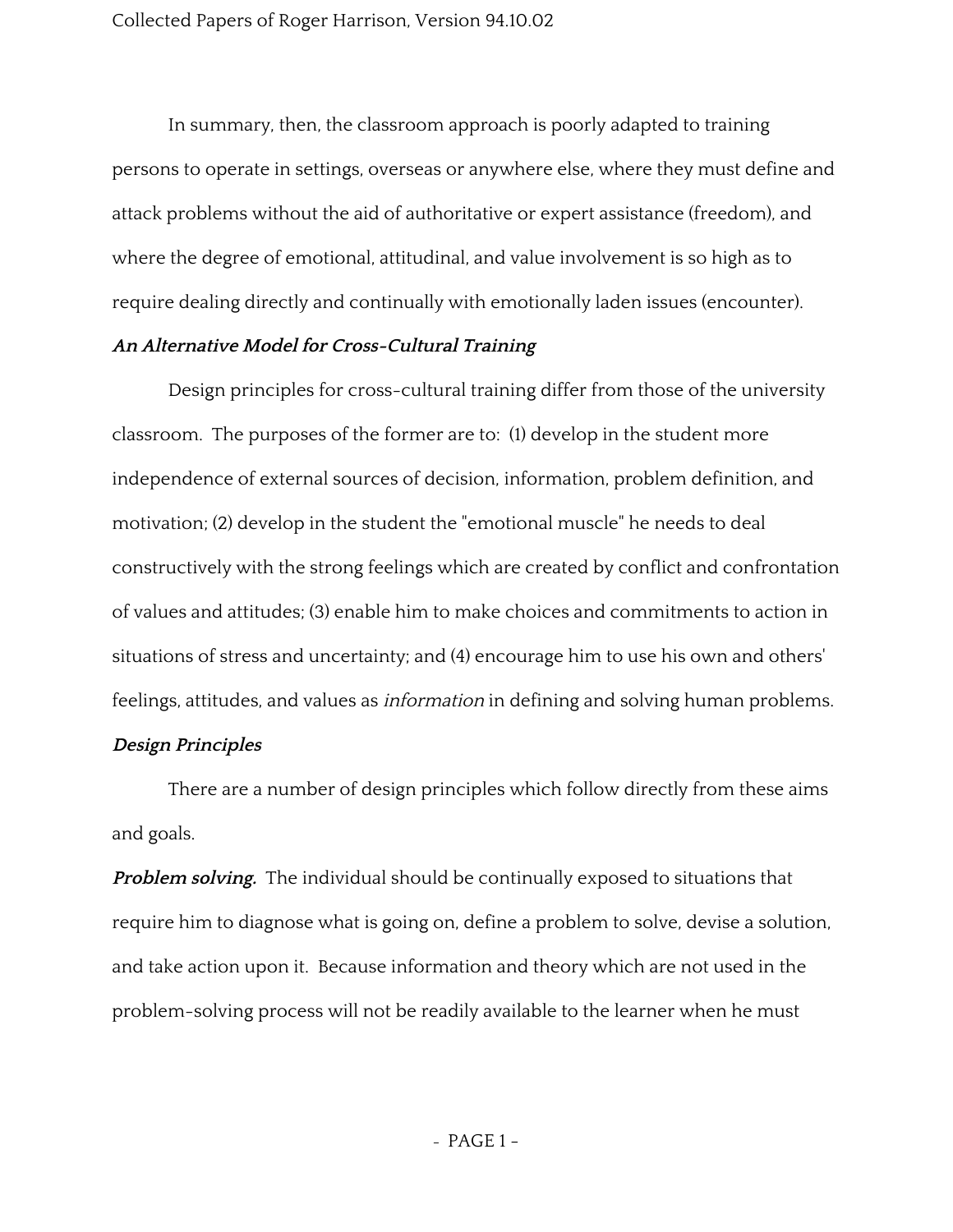solve problems under stress, information is not presented which is irrelevant to the solution of real problems which the learner is asked to solve in the here-and-now. **Immediate data orientation.**Immediate data are data gathered by observation of the physical environment and experience with persons involved in some problem, as distinguished from second-hand and abstract information obtained from experts and authorities. Learning to use immediate data, particularly from the social environment, frees the learner from dependence on authoritative sources of information. In cross-cultural training designs, problems should be constructed so that their definition and solution require the problem solver to develop information from the persons who are present with him in the problem situation.

**Value orientation.**Almost any action a person takes in a culture other than his own involves a confrontation between his values and those of the host country. In the marketplace, in work situations, in businesses, in social relations of all kinds, the visitor abroad must confront and cope with unfamiliar values and customs. Thus the problems which the learner deals with in training should also require a confrontation with opposing values. Furthermore, it is not enough that the learner examine these value conflicts with interest and detachment. In the cross-cultural application situation he will not be able to escape choices among conflicting values. The choices he makes will have important consequences. Therefore, in the training situation the learner should be confronted with problem-solving situations forcing him to *make* choices among competing values which have consequences for his relationships with others in the training situation.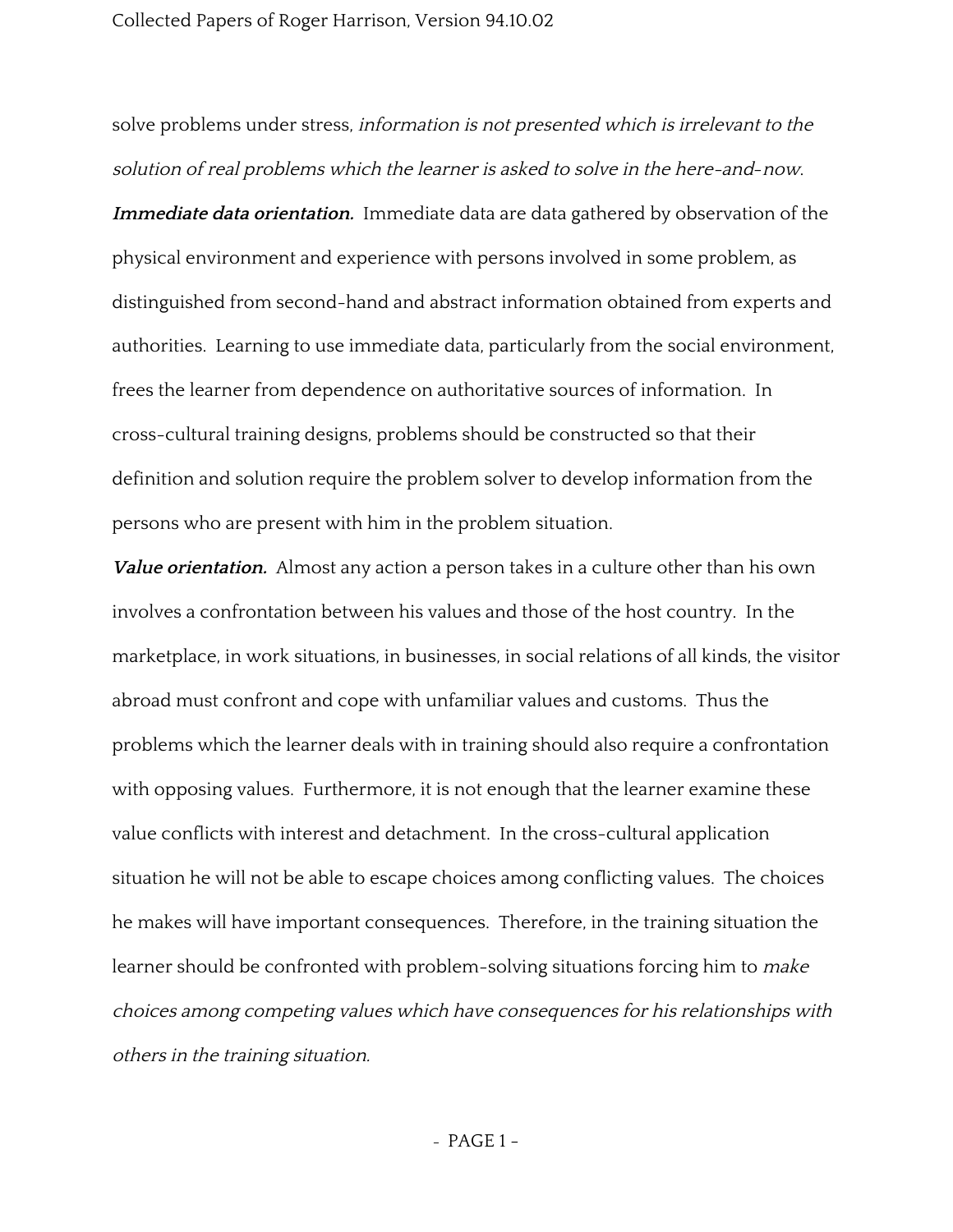**Experience/action orientation.**A basic problem in cross-cultural training design may be stated inelegantly as "connecting head and guts." This means that training designs which lead only to understanding are never good enough. Training problems must require that the person *experience* the emotional impact of the phenomena with which he is dealing, as well as understand them. He must be able to translate ideas and values into direct action, with all the attendant risks and difficulties. This requires that the learner influence others to action.

The principle, then, is that training situations should require that discussion and analysis lead to decision and action on the part of the trainee. This would imply, for example, that even the best led "discussion group" is only half a training situation, because it does not lead to action.

**Use of authority.** The authority of the educator or trainer should not be used to diagnose situations, define problems, provide information, or select alternative courses of action for the learner. If these functions are performed for the learner, he learns through dependency on expert or authoritative help.

On the other hand, plunges into anarchy and laissez faire may so traumatize the learner that he must spend most of his energy in defending himself emotionally from the learning situation. If he is allowed to, he may defend himself by side-stepping confrontation with problems and the hard work on their definition and solution which is the heart of the learning process as we have prescribed it. A delicate and unusual use of authority is thus called for.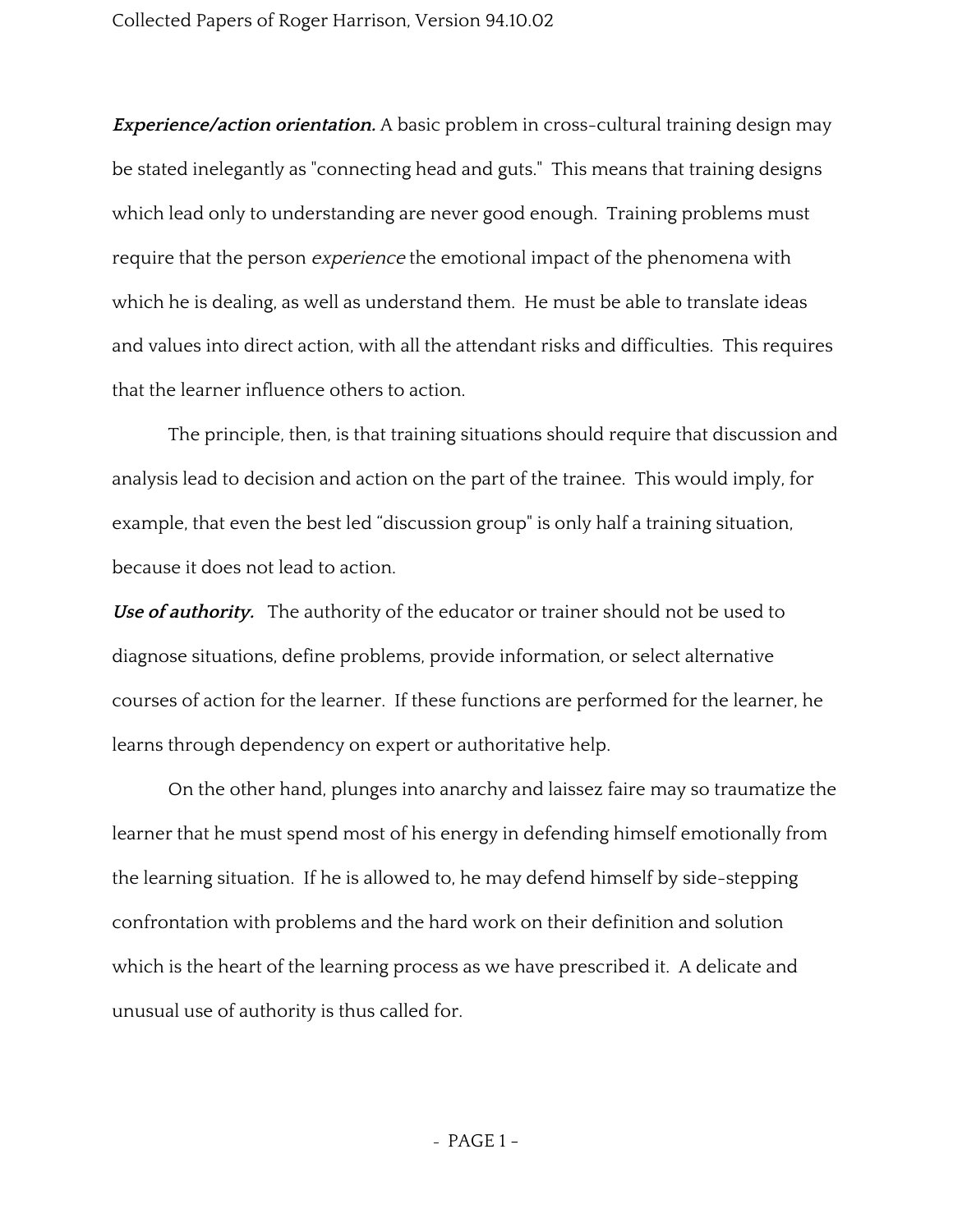It is clear that authority must not be used to deprive the learner of the opportunity to have his own experience. In general, he is not provided with information, but encouraged to seek it; he is not given solutions, but asked to come to conclusions on his own; he is not told what action to take or how to take it, only that action is expected of him.

Authority is used to support the learner in his first steps in an unfamiliar learning environment. At the same time, he is not left completely without sources of help. He is encouraged to experiment, to try and fail and try again, to take risks, to express himself and his values in words and action. He is rewarded by those in authority, not for succeeding or getting the right answer or expressing the right opinion, but for engaging actively and wholeheartedly in the learning process.

The restrictive side of this use of authority is that the learner is to some extent "fenced in" to keep him in contact with the problems he is expected to solve. Sanctions or punishments are applied, not for "goofing up" but for "goofing off"; not for making mistakes but for failing to act; not for taking an illogical or unreasonable position but for failure to take a stand.

**Use of expertise.**. A premise of this model is that a person does not learn to exist effectively in another culture simply by being provided with information about that culture. Although we can predict to some extent the general types of difficulties the learner will have to face in the cross-cultural situation, we cannot predict with any certainty the exact information which he will need to solve the particular difficulties challenging him.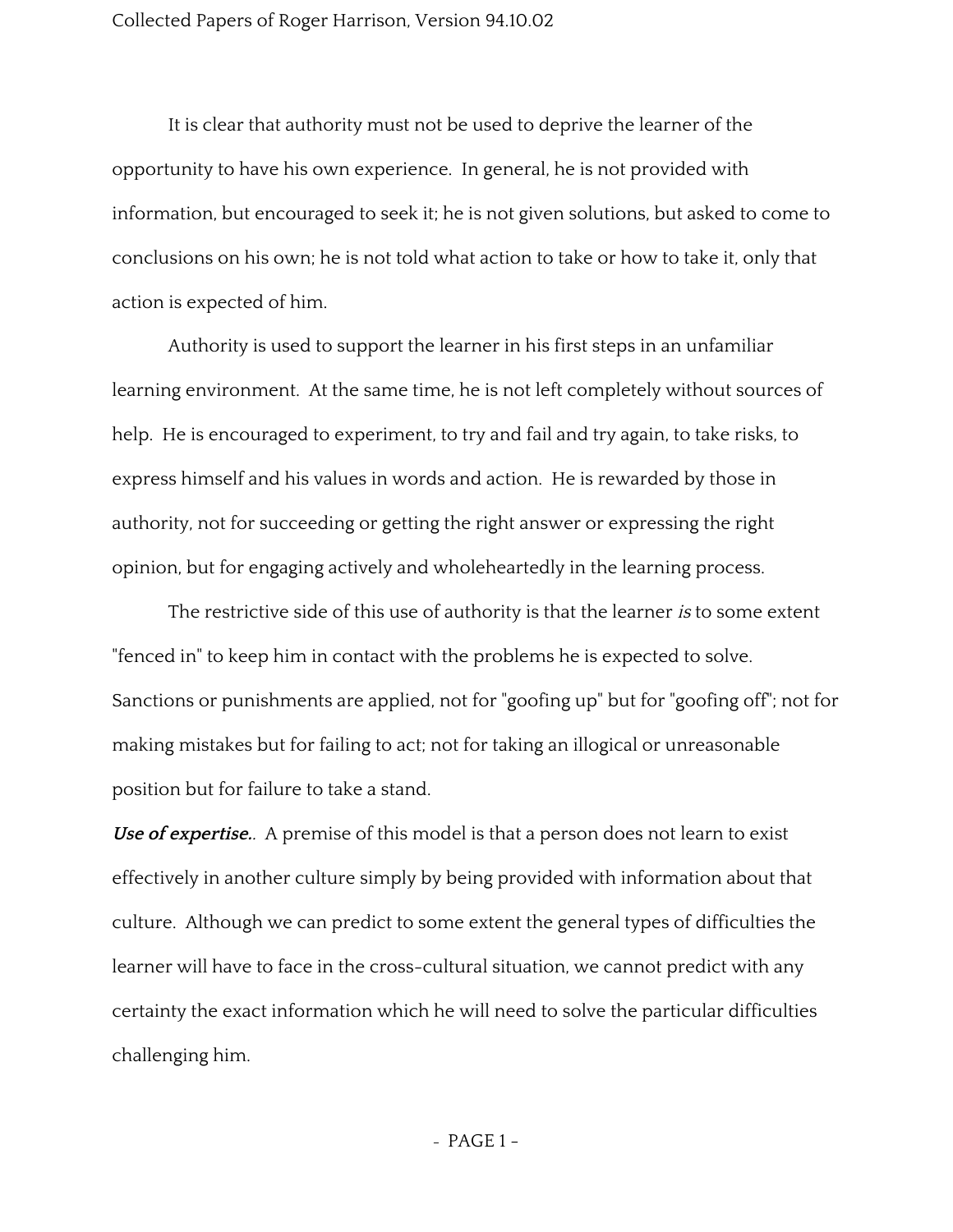We can, however, specify the conceptual framework which the learner needs to make sense of an alien and ambiguous social situation, and to take action in that situation. The learner's need for expert help is less to provide information about the content of the other culture than to teach the problem-solving *processes* and to develop the feeling-thinking linkages which are primary goals of our proposed training designs.

The expert interacts with the learner first through designing situations constructed so that as the learner follows his own natural adaptive styles he will be confronted with the processes and problems which it is desired that he assimilate. These are "free movement" situations in that the learner's specific actions and activities are only loosely prescribed: he is free to solve the problem in almost any way he chooses.

Further, the educator should help the learner reflect about his experience. The process of linking thought and feeling is as difficult when one begins with a concrete problem and moves toward conceptualization of the experience as it is when one starts with ideas and facts and tries to move toward action based upon an intellectual analysis. The educator does not simply construct problems and then sit back while the learner runs through a maze like a rat. At the very least, the educator should ask the learner what meaning the experience had for him and what, if any, connections and generalizations he can make between this particular experience and what he knows about himself, his goals in the cross-cultural situation, his own culture and the alien culture. His role is that of any teacher working intuitively to ask the right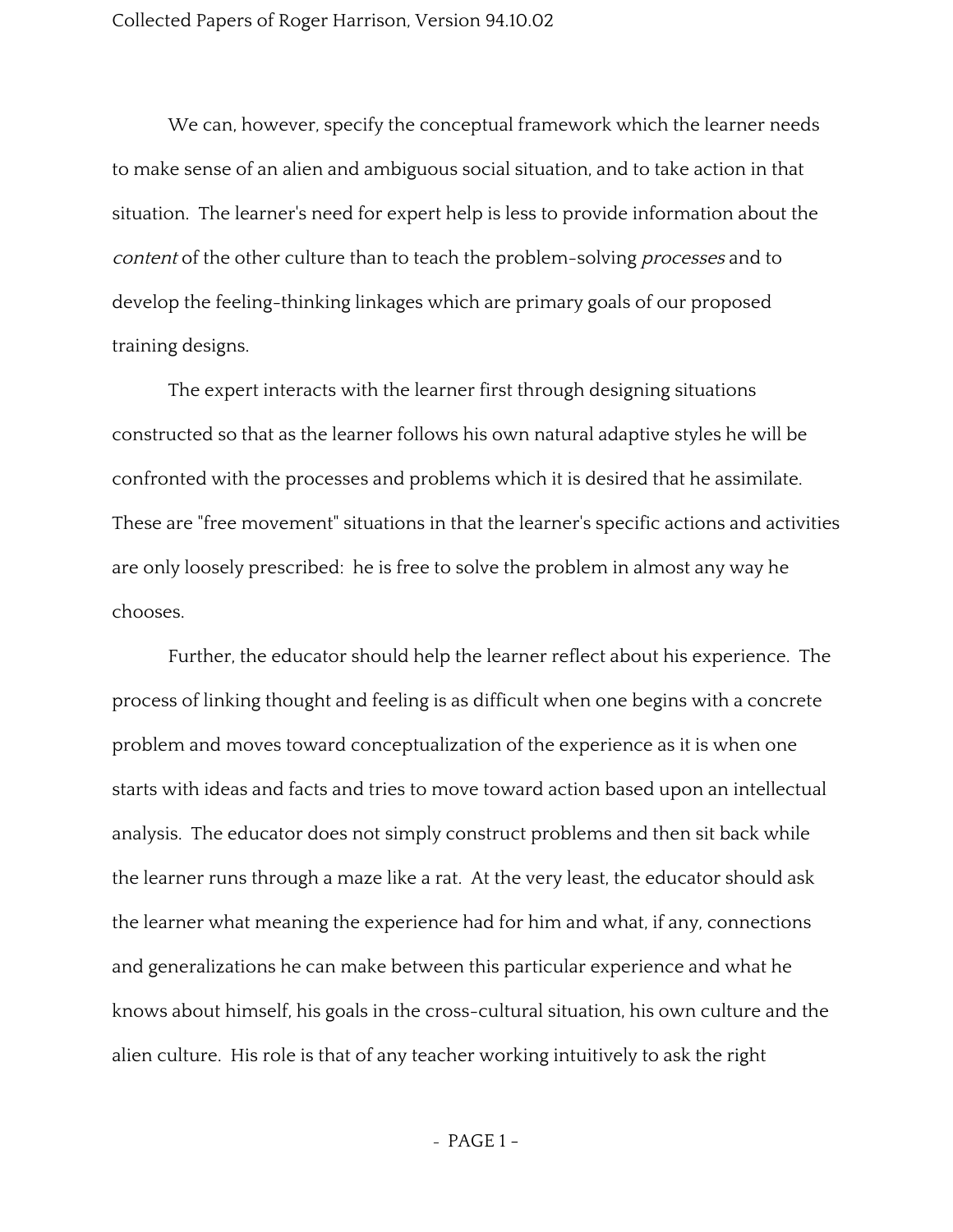questions at the right time. without this kind of guidance, it is just as possible for a person to have an experience-packed and emotionally laden but conceptually meaningless learning experience as it is for him to have an intellectualized and detached but emotionally bland one.

It is not unusual, for example, for returned Peace Corps Volunteers working as staff in a Peace Corps training program to see their overseas career as a kind of kaleidoscope of impactful, difficult, rewarding, but essentially unconnected, experiences. The returned Volunteer often does not have a clear conception of the processes which he used to adapt himself to the culture, to develop sources of information, or to formulate and test hypotheses about problems. When he communicates to trainees he often communicates at the level of "war stories." These anecdotes usually have as their implied message, "It's no use to prepare for much of anything, because whatever you expect, it is not going to come out as you anticipated."

Many of these veterans of the real world seem not to have been able to turn their own experience into real learning or to make it available as training for others. They have been through an experience-based learning situation in their overseas assignment without learning anything which they see as clearly transferable to other social situations. They have not been able to conceptualize their experiences, partly because they were not taught how to do so during their training period. But of course learning has occurred; it is latent, waiting for some structured conceptual framework into which it may be fitted in a coherent way.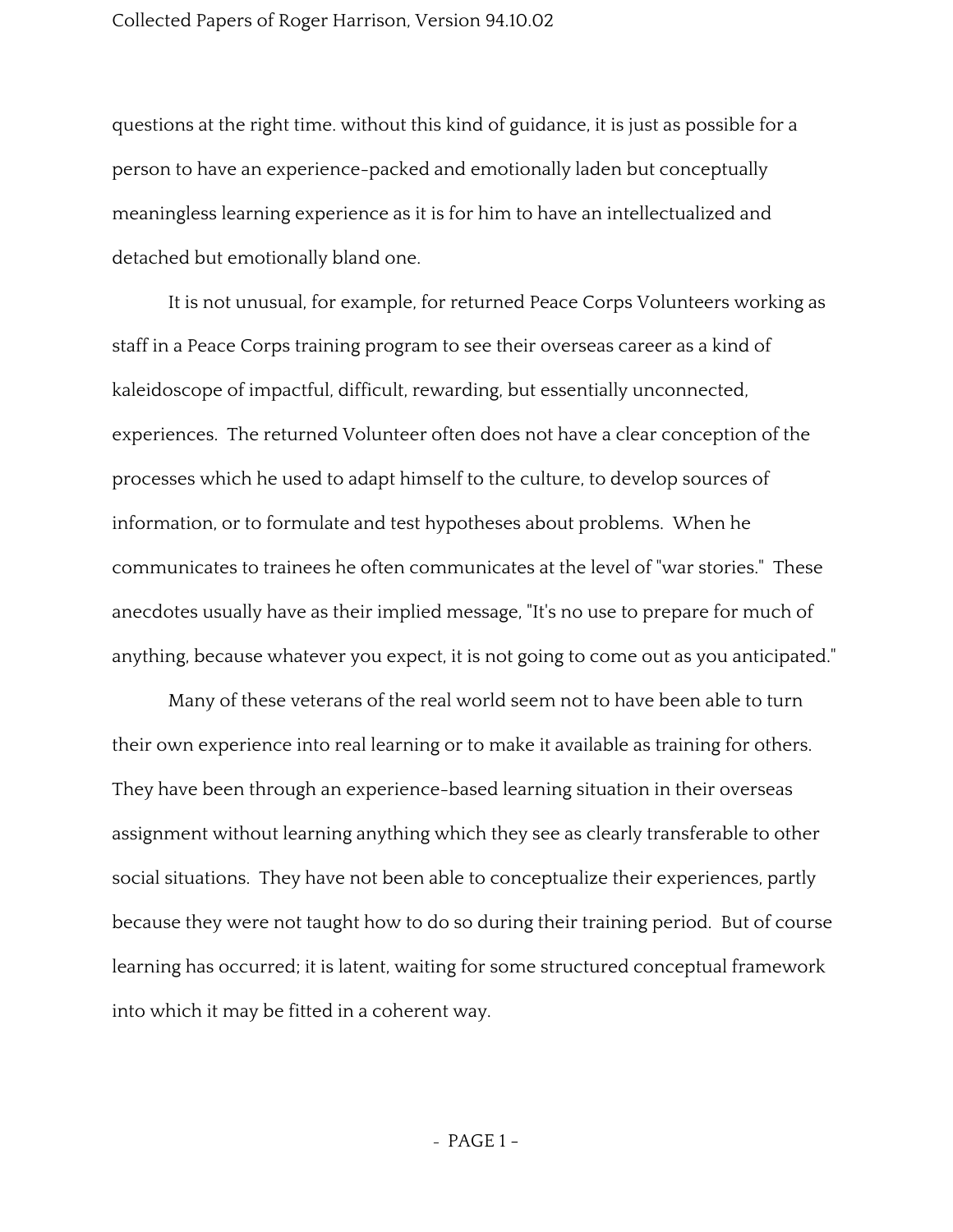The purpose of experience-based cross-cultural training is to inculcate somehow in the learner the ability to see and know what he is learning and has learned, so that he can articulate it afterwards and act on his learning consciously. The role prescribed for the teacher, the educator, in such a learning system is one of aiding in an inductive rather than the traditional deductive learning process. He helps the learner to verbalize his feelings, perceptions, and experiences and to draw conclusions and generalizations from them. If the teacher succeeds, the trainee will not only be more successful in the field situation; the entire experience will become a richer and more rewarding one for him. He will in one degree or another, have learned something about how to learn.

The principles of training enunciated here have been applied in an actual training situation. During the summer and fall of 1965 the authors collaborated—one as project director, the other as consultant—in the design and implementation of two community development training programs at the Peace Corps Training Center in Puerto Rico. The two programs will be referred to as one program: they were planned together, operated under the same design, and ran concurrently, although the training that is described took place at only one camp.

The Peace Corps Training Center consists of two camps located in a semi-rain forest area of central Puerto Rico about 15 miles from the coastal city of Arecibo. Each camp has a capacity of about 110 trainees. Trainees live in simple wooden cabins. There is no indoor plumbing or hot water. Nature is kind (despite 140 inches of rain a year), but life is primitive.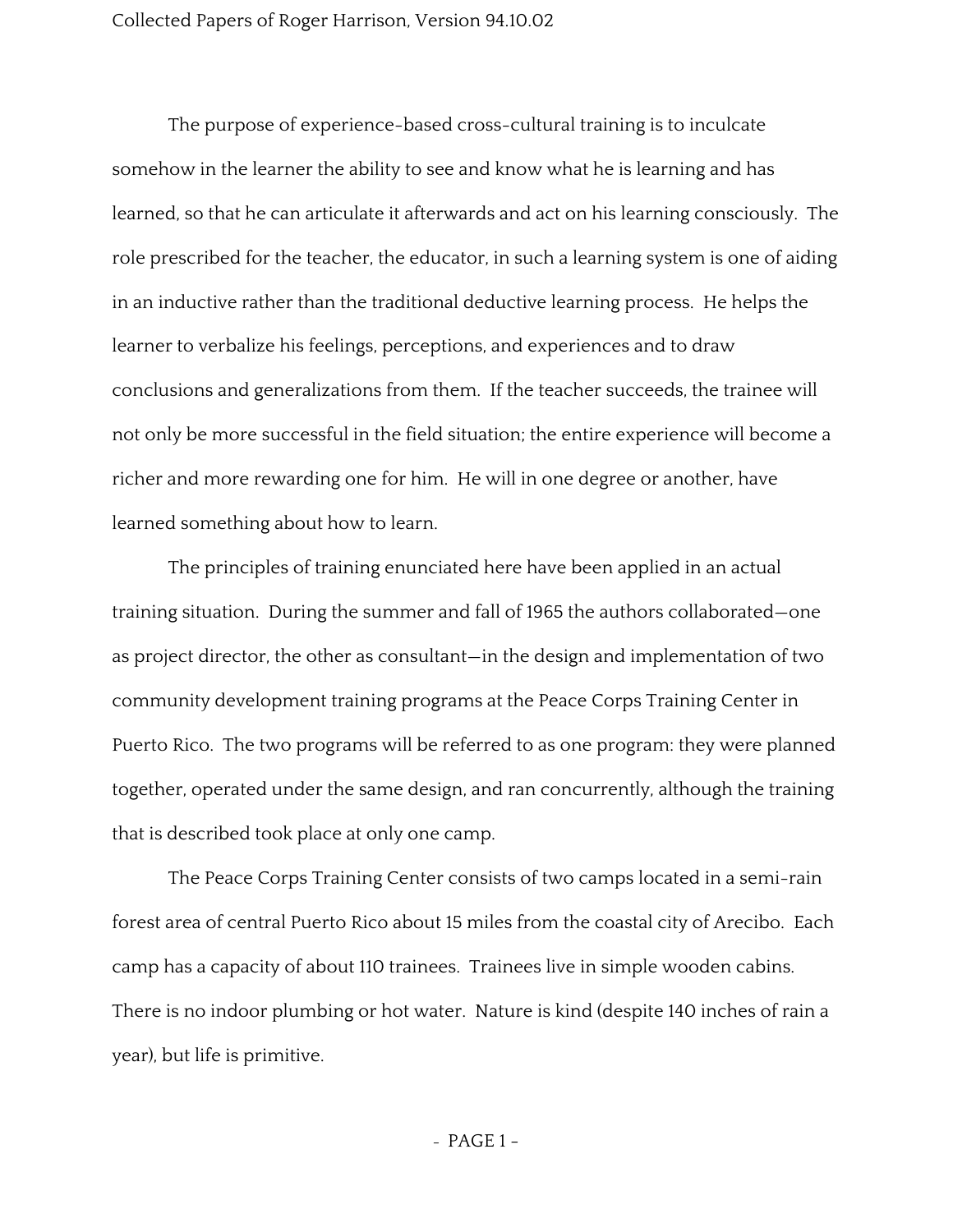The camps were utilized until the fall of 1964 as so-called Outward Bound camps, where trainees were received before or after university training for three or four weeks of rigorous, graduated physical activities designed to confront trainees with challenges which stretched their capacity to deal with stress. In September 1964, however, after a small pilot project, the camps were converted into a full-scale training center for Latin America. Since that time only full-length (10-12 weeks' duration) training programs have been conducted there.

In the summer of 1965, the staff of the Training Center consisted of a director; five assistant directors; four psychologists responsible for trainee assessment; an administrative officer; an associate administrative officer and 30 maintenance workers and cooks; two nurses; about 15 native-speaking language informants; and finally, approximately 30 former PCV's from Latin America (average age 25), who comprised the core instructional and coordinating staff. The resident staff was supplemented in each cycle by 12 to 20 academicians and technicians who came to the Training Center for stays of three to ten days each.

The remainder of this paper will draw heavily on the training program. But it should be understood that it was not conducted under rigorous laboratory conditions. No systematic effort was made to collect objective data while it was going on. Two projects were involved:

The Ecuador RCA/Colonization Project included 40 trainees—two recently graduated engineers, eight nurses, and 30 so-called B.A. generalists. They were to work in newly colonized areas of the Oriente region of Ecuador as elementary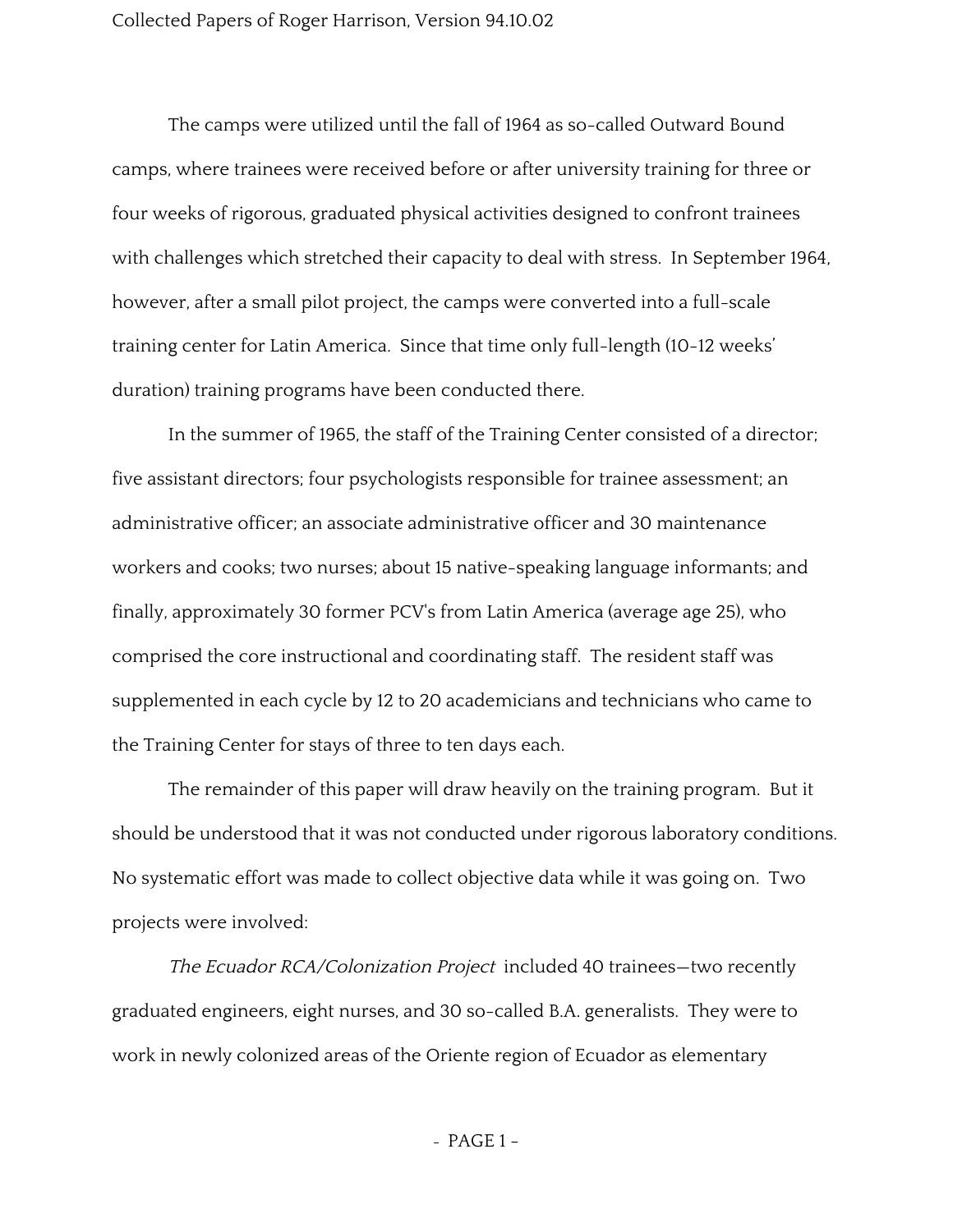teachers or technicians and, what is more important, as community development workers.

The Latin American Regional Arts and Crafts Project included 42 trainees, all artisans (weavers, potters, metal workers, painters, and so on), several of them graduates of art schools or technical institutes. They were to be divided among three countries—Ecuador, Chile, and Bolivia—where they would work with native artisans in developing exportable handicraft items through the organization and administration of producer cooperatives.

As in all Peace Corps training programs, these trainees were subject to the Peace Corps' selection process. Eighty-two trainees reported for training; fifty-seven were sent overseas. Twenty-five trainees, in other words, either resigned or were, as the Peace Corps euphemism goes, "selected out."

In previous programs at the Puerto Rico Center, the director's authority role had been that of a traditional academic administrator. He designed the curriculum, scheduled all training activities, and left the subject matter to the faculty. For the most part, material was presented in the standard way: the instructors talked; the trainees listened, took notes, and asked questions. In this case, though, the young staff was offered autonomy and the chance to design and conduct its own program. The director and consultant would be on hand to participate as they were wanted; they would advise and make comments, but they would not run things. Responsibility lay within the staff itself.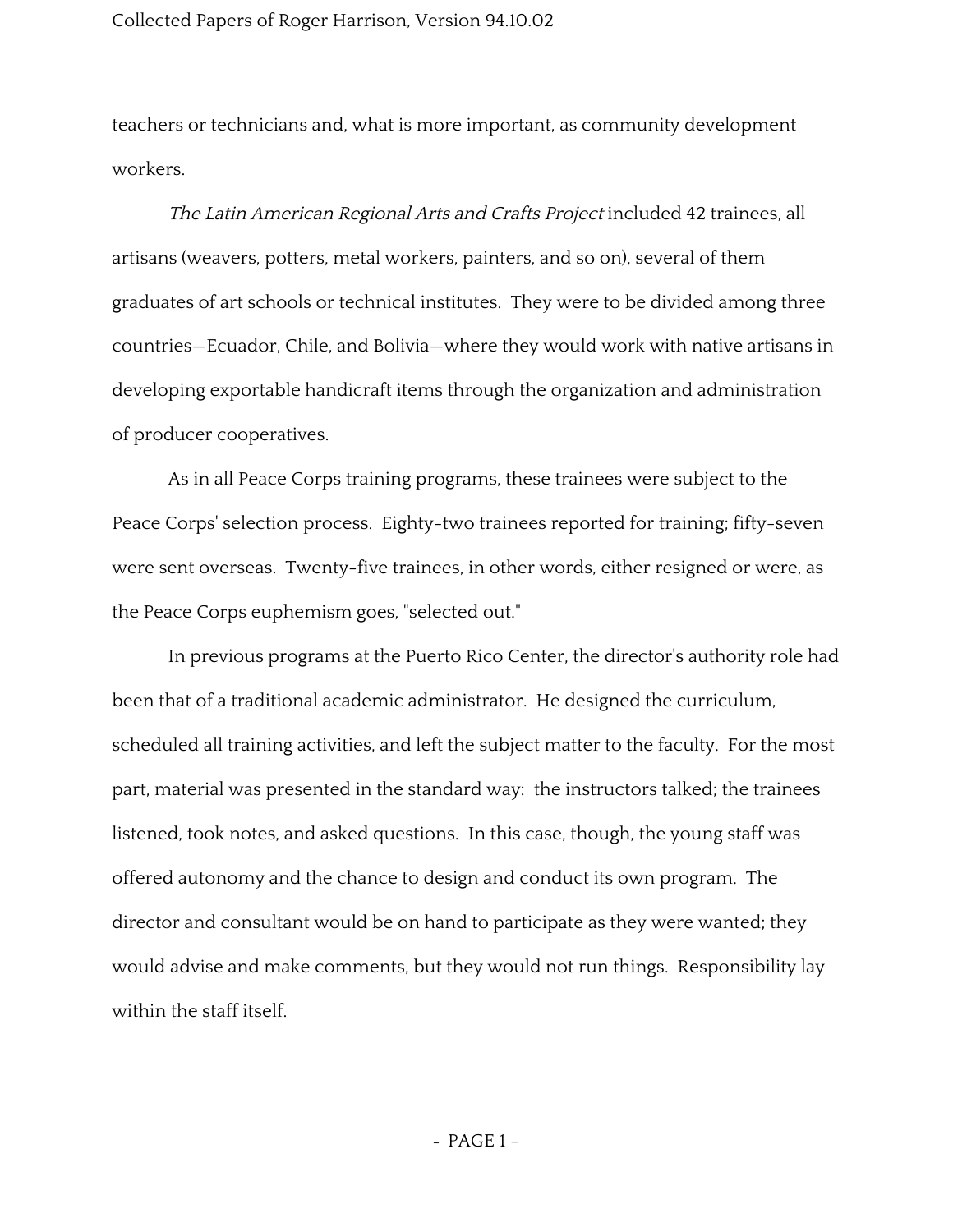Ultimately only about one-third of the staff accepted this offer of autonomy. They planned the experimental program over a period of about six weeks, meeting for several hours daily seven days a week. At the end, they were ready to take the risks involved in a model that differed significantly from the training they had received before their Peace Corps tours, and which also differed from that previously conducted at the Training Center.

## **General Characteristics**

The training program, as it was designed, was to have these general characteristics:

- From their arrival, the trainees would be encouraged to participate actively in the planning of their program. In fact, in a sense, there would be no program unless they planned it by determining what kind of training program was needed in order to reach the objectives they had formulated.
- Formal classroom lectures would be played down; small group interaction would be played up, as would informal interaction of all kinds.
- Except for Spanish (four hours a day) and weekly evaluation sessions (to be discussed later), attendance at the "happenings" of the program would not be compulsory.
- An effort would be made to do away with component labels and thus to "integrate" the elements of the program.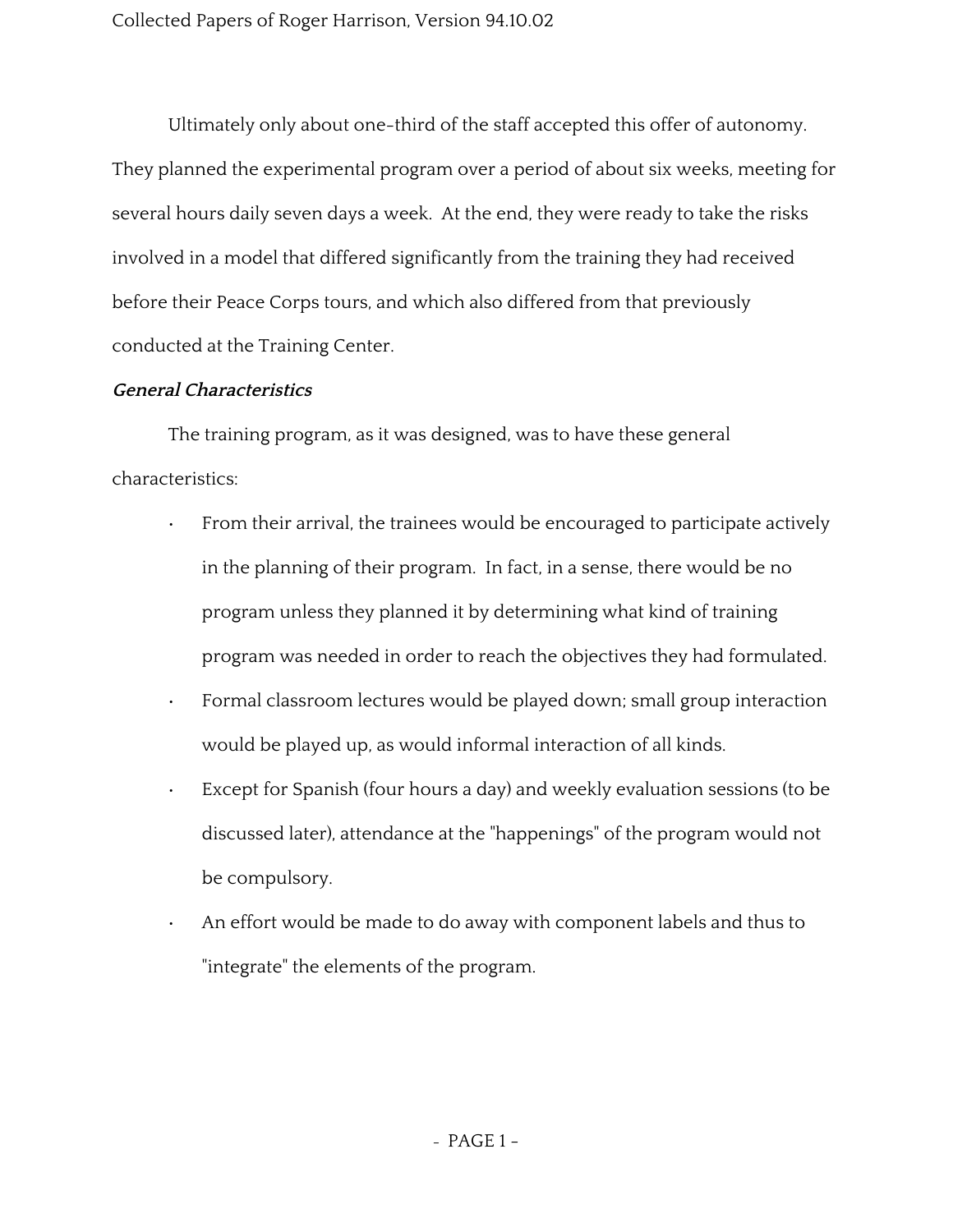- The program would be "experience-based." There would be ample opportunities furnished for "doing things," such as organizing and operating "academic" subjects through research projects, and so on.
- Trainees with needed skills would be urged to teach them to others, formally or informally. The emphasis, in short, was to be on trainee activity, not passivity.
	- Emphasis would be placed throughout on awareness of the environment of the training program: of what was going on and how the trainees were reacting to it (and to one another). This was to be achieved through weekly small group "evaluation sessions." The personnel of these core groups, including the leaders, would remain fairly constant throughout the program.

The actual program did not turn out so neatly as its blueprint, of course. Some trainees took to this kind of design; some did not. Several staff members demonstrated anxieties under the inevitable pressures of the program. Although there were many pressures to revert to the standard model, somehow this never happened. Trainee morale was extraordinarily high; the trainees did in large measure take responsibility for their own training, and especially for defining the goals of training. Four major elements seem to us to have combined to make this a unique educational experiment.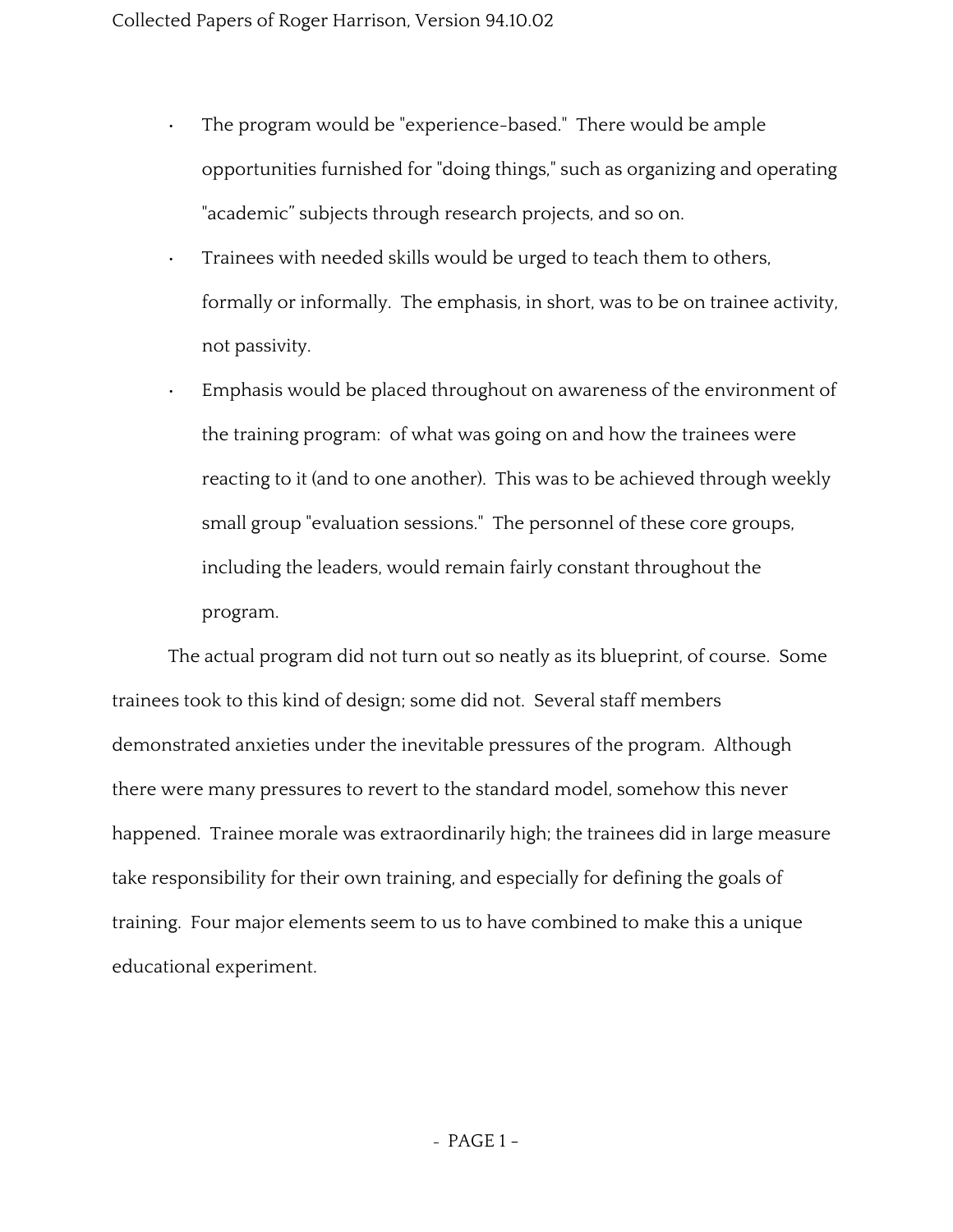#### **Notable Elements of Successful Experienced-Based Training**

**Staff Preparation.**First was the degree and intensity of planning that occurred before the trainees arrived. The kind of design we advocate here cannot be conducted by an unprepared staff or by a staff that has not confronted, grappled with, and in some measure dealt beforehand with most of the issues such training raises. When using traditional classroom models, one can assume that the other educators are using roughly similar designs. Much more communication among the training staff is needed to develop commitment to a new model, to test whether proposed training designs do in fact exemplify the model, and to resolve inconsistencies among different parts of the program.

It is not necessary to build a seamless united front in the planning phase; but in a program designed to shift the orientation of the trainees away from a dependence on authority to reliance on their own abilities to diagnose, gather data, and develop independent solutions, it is important that all the learning activities work toward this meta-goal. While there is room for the application of a number of personal teaching styles among staff members in such a program, it is important that there be basic consensus on the importance of giving trainees as much responsibility as they can manage, on the desirability of trainee activity-initiation as opposed to passivity-receptivity in all learning settings, and on the responsibility of staff members continually to help trainees build connections and bridges between their training experiences and the situations for which they are preparing in the field.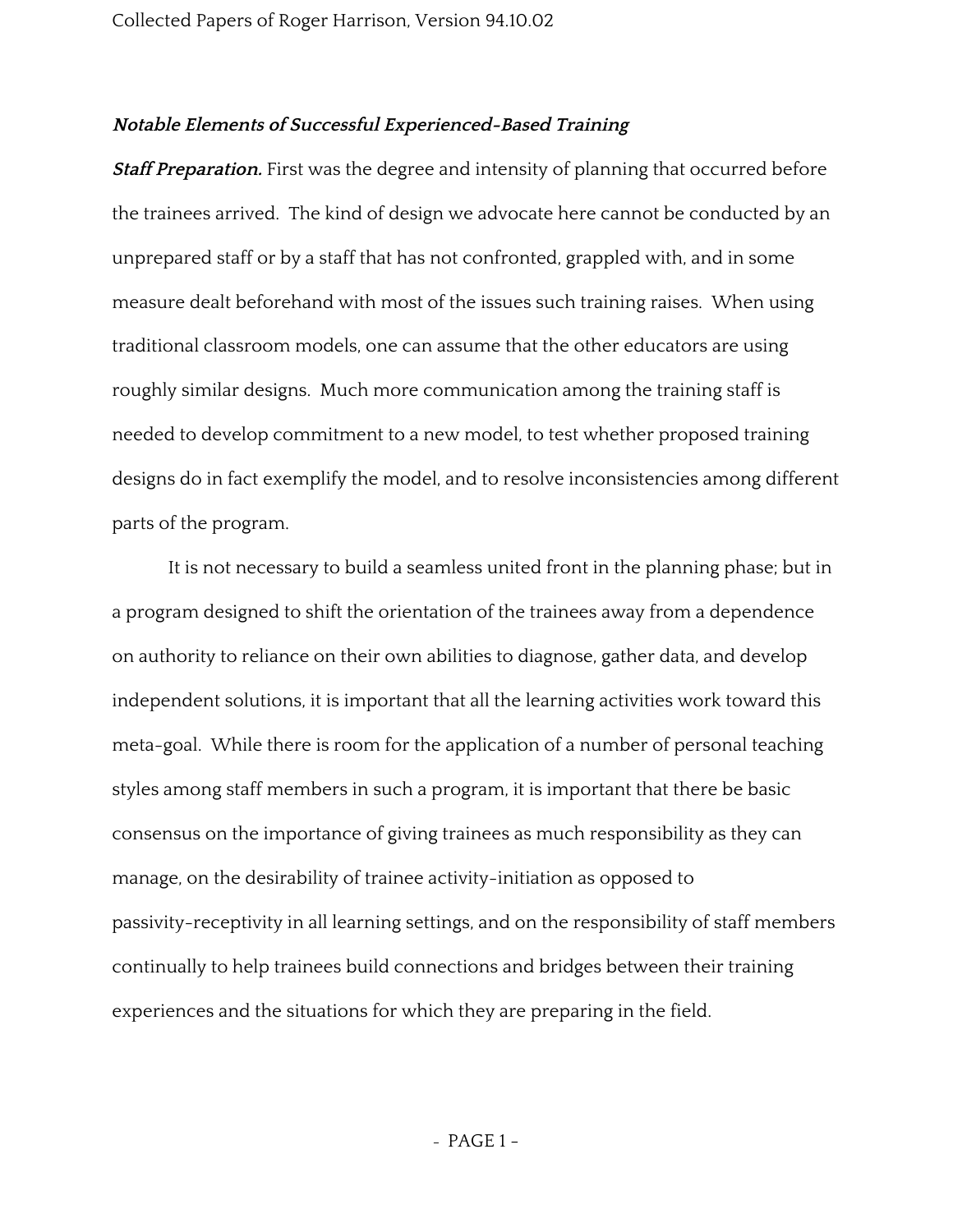It is easy to provide trainees with experiences and problems to solve. It is more difficult to think through the learning and adaptation processes that must take place in these experiences, to help trainees devise ways of collecting data on them, and to aid trainees in conceptualizing the processes so that they may be applied in overseas situations which on the surface may seem to be radically different from the projects assigned during training. This form of elaboration requires the trainee to take account of the training experience, to dig into it rather than float on its surface to formulate hypotheses and questions. Without such elaboration, experiences are not converted into learning. Trainees should receive assistance in conceptualizing and generalizing their experience. It is impossible to reproduce or simulate or even to know precisely what conditions will be faced by trainees in an overseas situation. Crude simulations may be the best available. The *processes* of diagnosing and taking action on a problem are similar in the training and application situations, but the content of the problems is different. Unless the trainee has help in abstracting the process from the particular events he experiences, he will face difficulty in translating what he has learned into usable form.

He will not receive this help from staff members who have not been deeply involved in planning the program and who do not manifest the commitment that can result only from involvement. Involvement of this depth and intensity cannot be developed in a traditional administrative situation. The teacher must write his own job description, through interaction with his colleagues. The planning phase must constitute a training phase for the staff.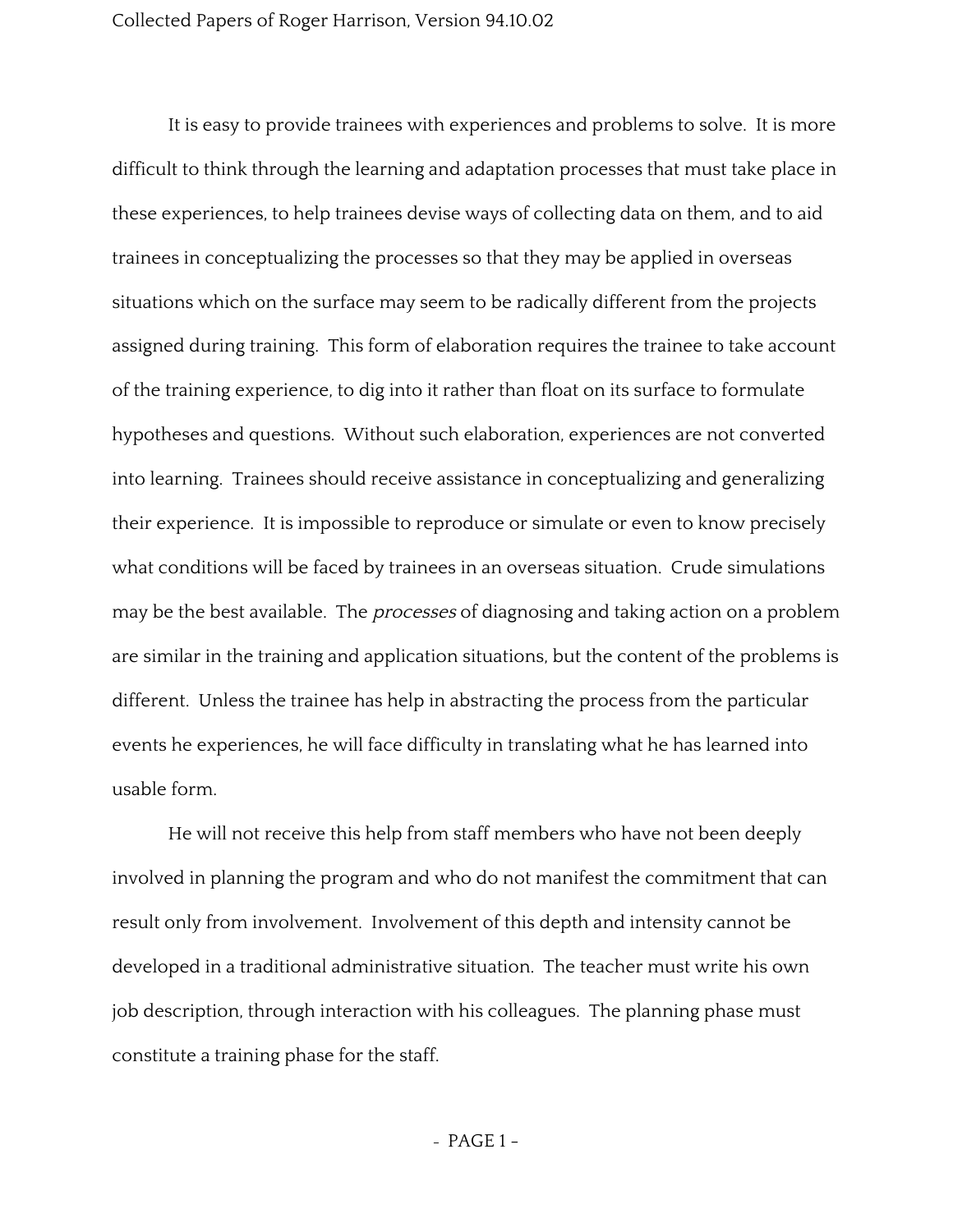It is important, too, that much of the planning bear on process issues—that is, the interpersonal and behavioral patterns that can be expected to develop in the course of training. There is a very real sense in which the planning phase can be a kind of mockup of the training program that is to come, with the staff members experiencing similar conflicts and anxieties which they must work through before they are ready for the innumerable interpersonal transactions that will make up the actual training program. In planning for this program much of the focus of the work of the consultant was on staff process issues and their relevance to training. By the time the participants arrived, staff members could empathize with the confusion, hostility, and anxiety which this program would create for the trainees simply because the staff had experienced and examined similar feelings as they sought to relinquish the security of traditional classroom models and plan a venture into the ambiguous and unstable world of experience-based training.

Since small-group activities were a critical design characteristic in this model, the staff needed well-developed skills in managing group discussions. The need for skill was especially acute where trainees were being asked to reflect on their own performance and experiences in the more stressful parts of the program. Trainees understandably resisted connecting their behavior in the training situation with how they were likely to function in the overseas situation. When trainees sought to withdraw from the ambiguity and stress of being responsible for their own learning they had to be confronted with this avoidance pattern. All of these problems in learning require sensitivity, skill, and compassion on the part of the staff The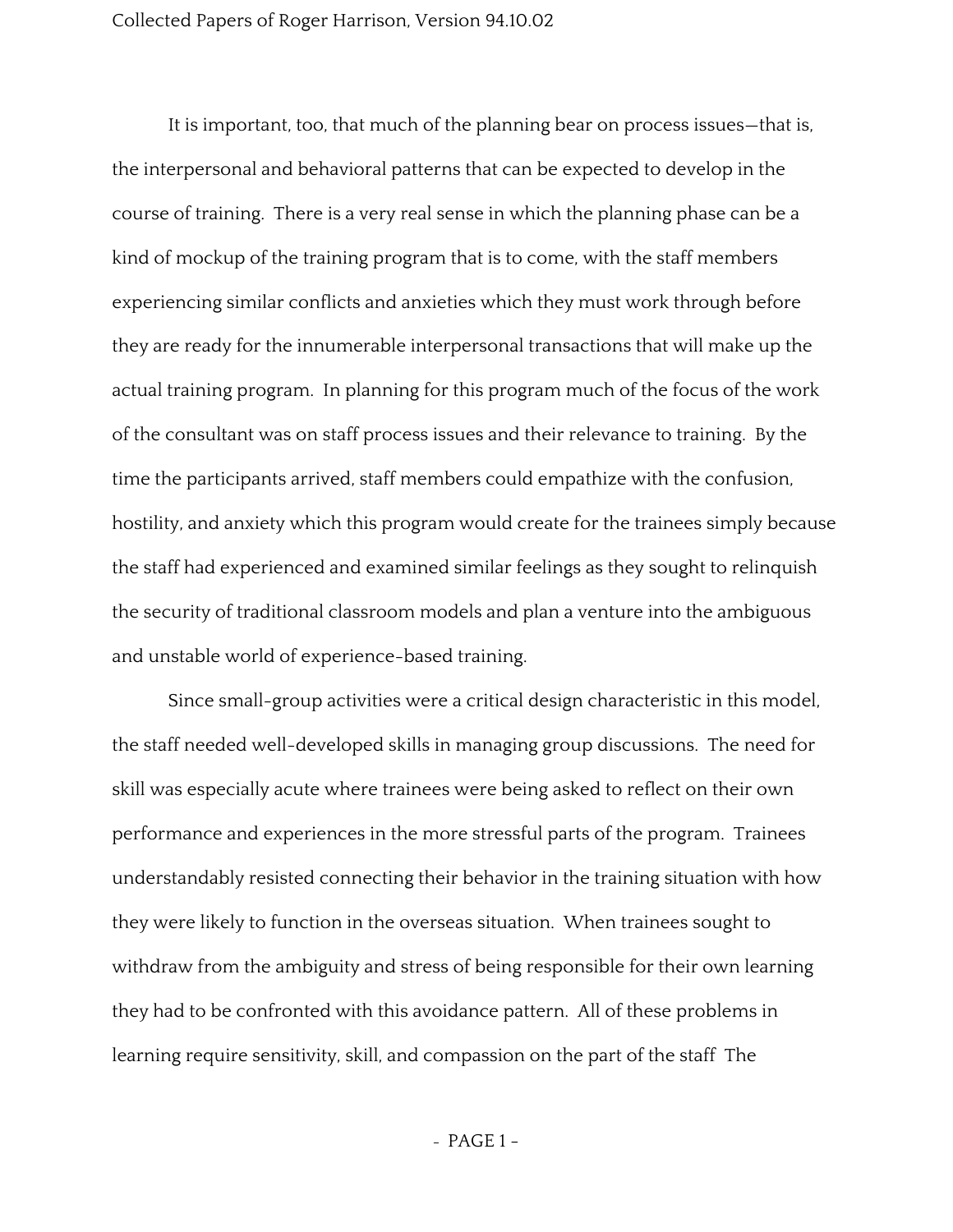consultant spent considerable time with the staff working on these skills of discussion leadership. This involved both theory and practice during the planning phase and observation and consultation with individual staff members after the program was under way.

**Use of Authority.** The nontraditional use of authority was of first importance in this program. First, a studied effort was made throughout the program and in the basic design to wean the trainees (and the staff) away from a traditional reliance on authority in learning settings. Second, the staff sincerely tried not to use authority arbitrarily and especially not to use it in defining the goals of the training program for the trainees, or in playing any kind of role in loco parentis. The trainees were treated like responsible people capable of making their own decisions about the vital issues of training. Throughout the training program, the staff attempted to "level"' with the trainees, to keep them informed, and to avoid manipulation of trainee behavior by explicit or implied reference to the threat of deselection. As a result, the trainees tended to trust the staff, despite occasional difficulties.

The earliest manifestation of the nontraditional use of authority in the program came with the orientation, which was a prelude to the subsequent activities of the program. The trainees arrived in Puerto Rico with expectations of receiving more or less traditional classroom training, with perhaps a dash of exposure to Puerto Rican life thrown in for seasoning. The orientation was the first opportunity to break this set and to begin the staff-trainee dialogue which would, hopefully, lead to new attitudes and assumptions about the learning process. The trainees were told (although they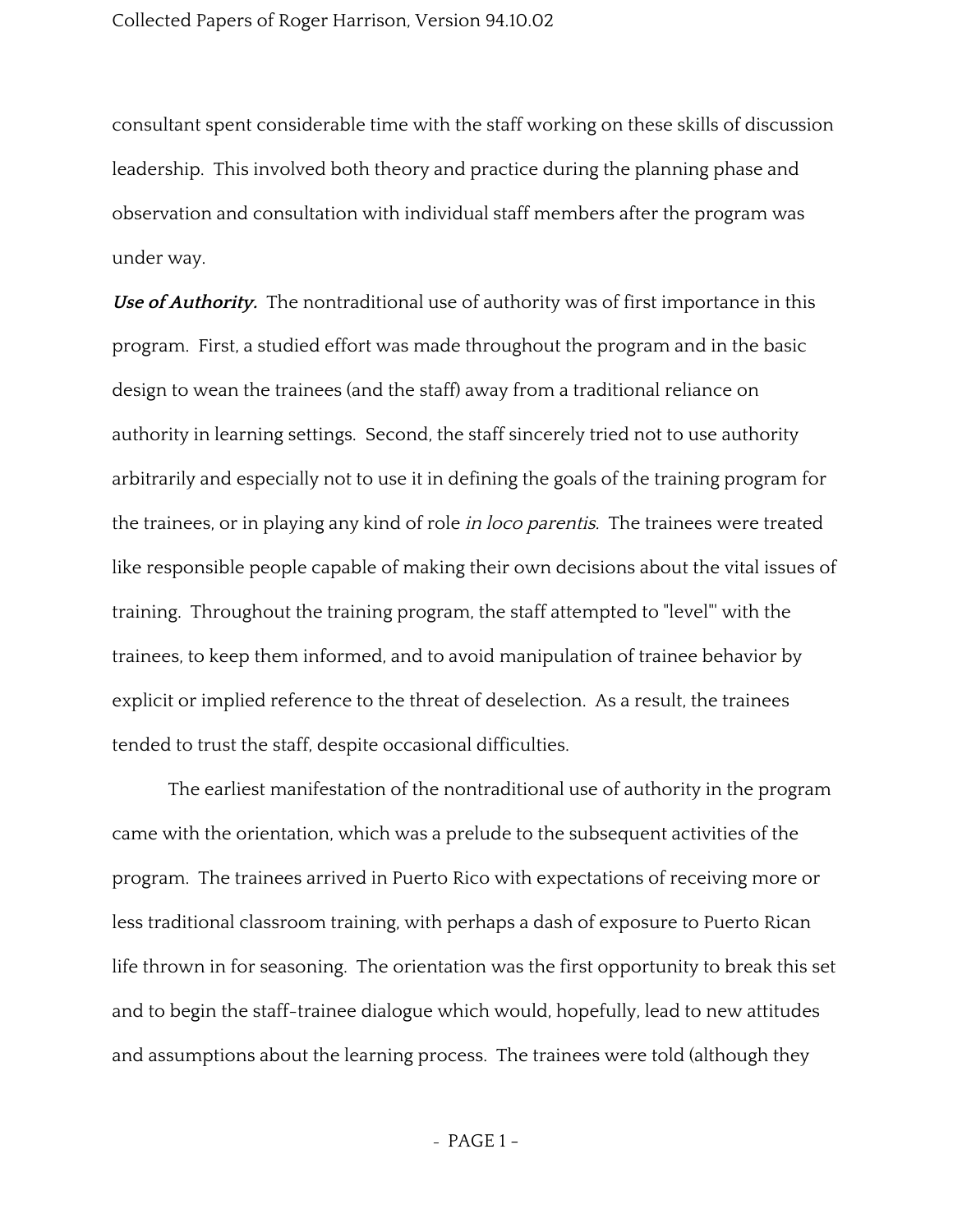did not fully understand at the outset) how the staff would and would not use its authority; what kinds of information, direction, and help the staff would provide; and against what criteria their performance would be evaluated.

The staff made it clear that the trainees were responsible not only for the maintenance of the training camp but also for the organization of their own governing bodies, the parceling out of work, disciplinary action against slackers, and for the formulation of camp rules and regulations. The freedom to create social structures was so different from the attitudes of college administrators (most of these trainees were just a few weeks out of college) that it set them back on their heels.

They were further shocked to learn that the training program was unplanned, at least in the conventional sense, and that attendance at most activities was not compulsory. Instead, they were given written information about the countries and work situations into which they would go in some four months and were asked to meet in small groups with staff members to discuss what kind of training experience this information implied would be useful.

Thus the orientation began to build a conceptual framework for the training. It illustrated how authority would be applied in the program and it began activities in support of this framework. In a design of this sort, authority is not absent. It is used differently and with lesser intensity than is customary, but it is used. It must be. Trainees must know that there are people around who know what they are doing. Many of them need support in beginning to use their own resources for learning. They are well adapted, most of them, to the passive-receptive learning role. They do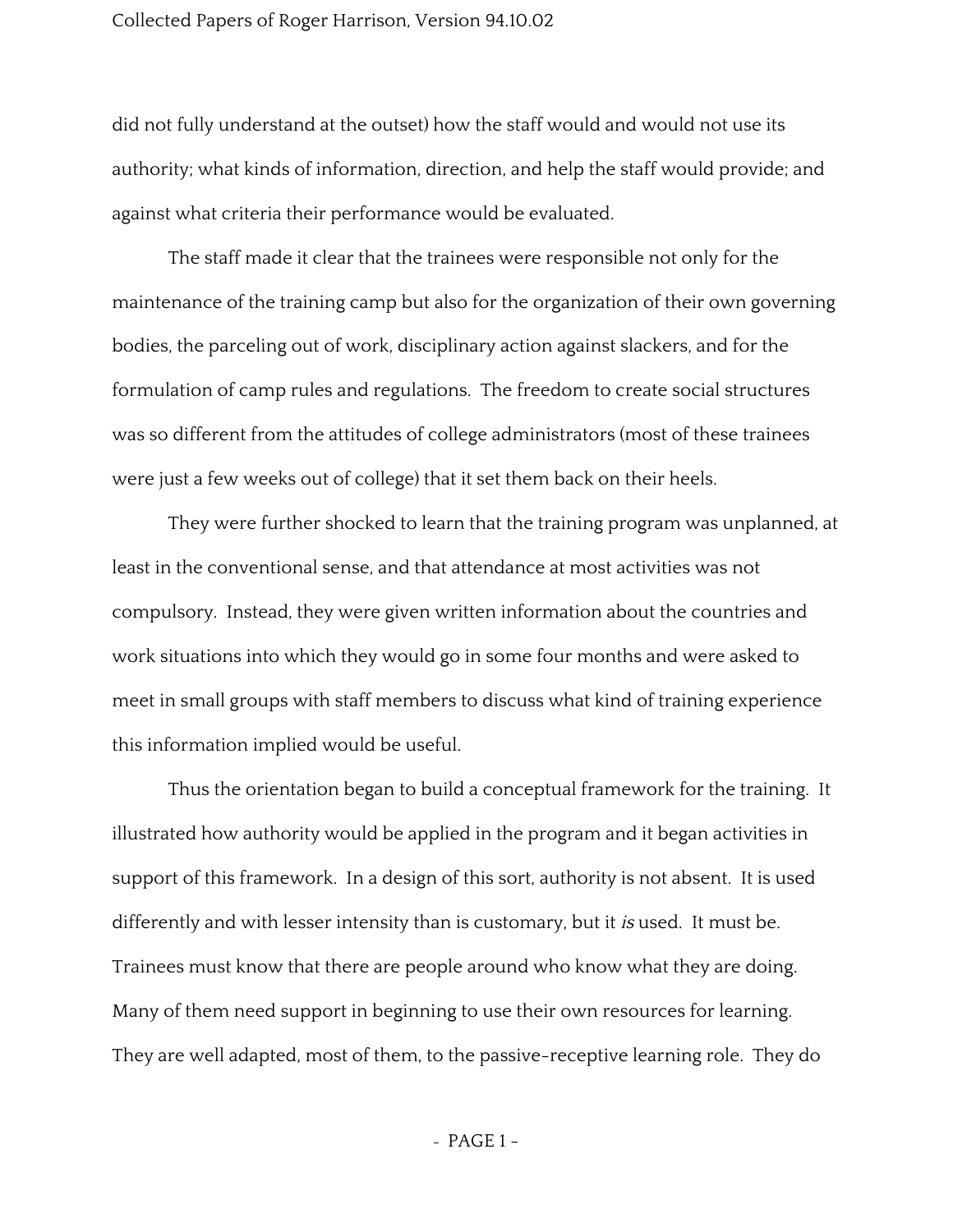not abandon it easily. Why should they, when it has worked for them in the past? They profit from authoritative encouragement, even when authority is used to prescribe the use of resources rather than to assure continued dependence.

As it happened, in the Puerto Rico programs there were wide variations in the ability of the staff to work with trainees in helping them to get the most out of their experiences. Those who were least committed to the experience-based model vacillated between excessive and inadequate control over trainee activities. On the one hand, they were concerned lest the trainees "get out of hand" and the staff lose control over the community. On the other, they tended to see the alternative to rigid control as being no staff influence at all over trainees. It seemed to be particularly difficult for them to conceptualize and practice the supportive authority discussed above, possibly because they had never been on the receiving end of it. This was a continuing concern throughout the training and was the subject of much discussion among both trainees and staff. It was also another major focus of the consultant's work with the staff.

**Emphasis on Process.** The third distinctive element in the program was the emphasis placed on process issues and on developing awareness of the total emotional, interpersonal, and organizational environment in which trainees and staff were living and working.

Throughout the training period trainees were urged to consider the camp and the training program as a community to be charted, researched, understood, and if need be, changed.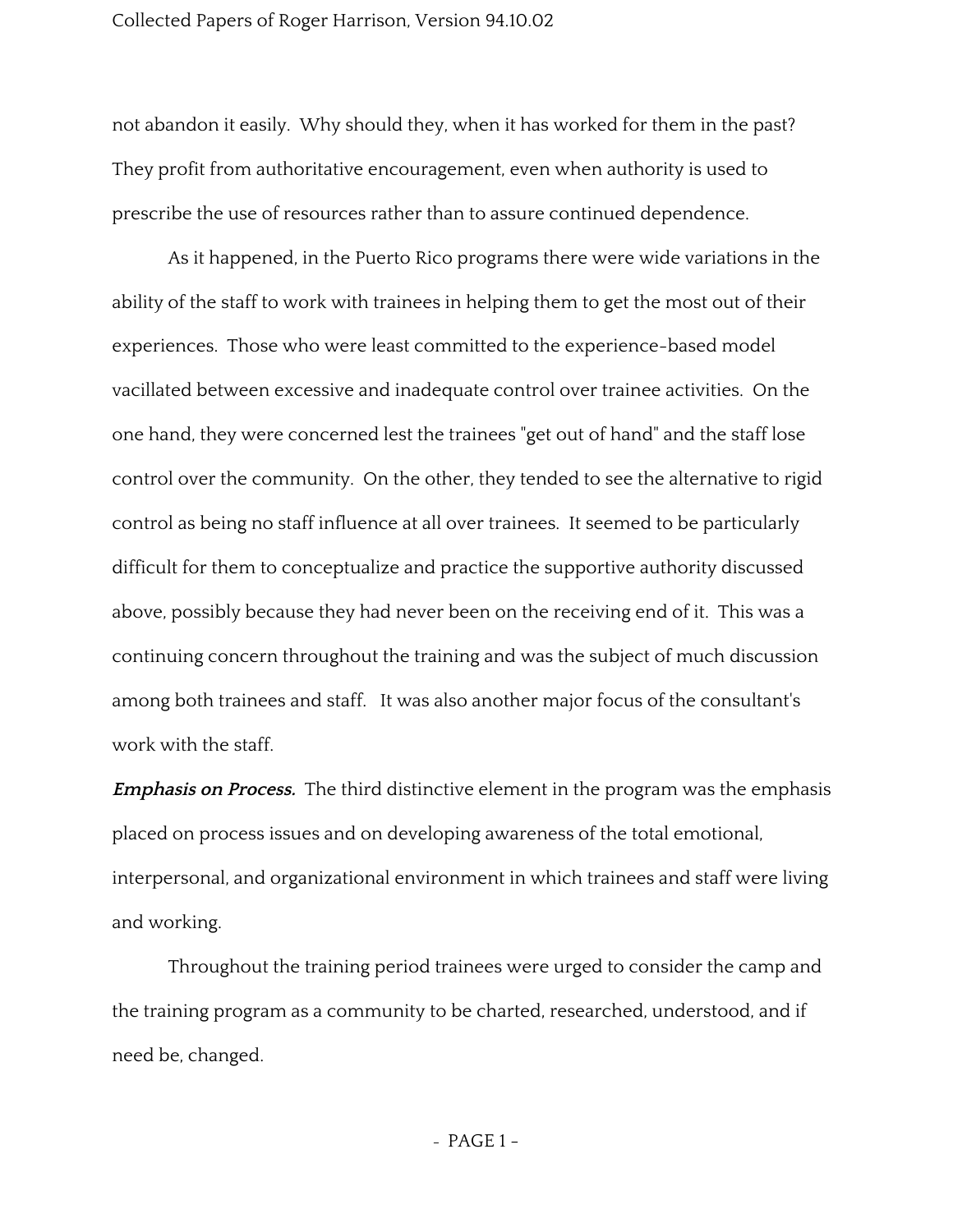In the weekly evaluation sessions trainees were urged to review the organizational climate of the program, their relations with one another, and to comment on such phenomena as the power structure in the Training Center and the formation of trainee subgroups. The first group of trainees to arrive at the Center was encouraged to consider and deal with its feelings of inter-group competition arising from arrival of a second group a week later, and vice versa. When crises occurred, those affected by them were urged to analyze what had really happened and why the principals had acted as they did.

**The "Project" Approach.** The training program consisted of large and small problem solving projects, planned for the most part by the trainees themselves, who related to the staff through a complex of formal and informal interpersonal and inter-group transactions. The term "project" is used here to describe an activity requiring a learner to:

- Obtain information from the social environment (communication);
- Formulate and test hypotheses about forces and processes present in the environment (diagnosis);
- Select and describe some part of the situation which is to be changed or altered (problem definition);
- Plan action to solve the problem (commitment, risk taking);
- Carry out the action, enlisting the help and cooperation of others (influencing and organizing);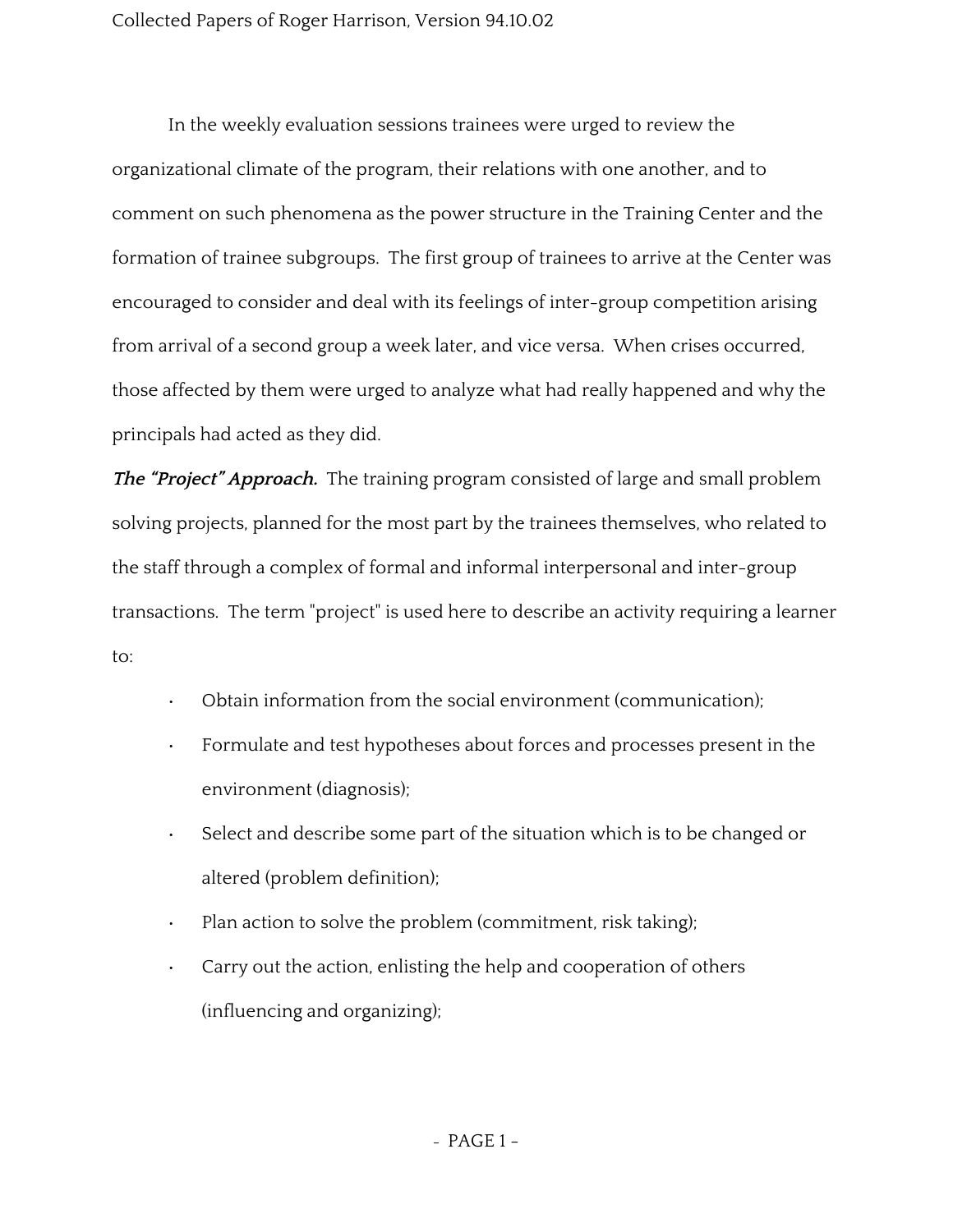• Verbalize attitudes, perceptions, and tentative learnings from the experience (cognition and generalization).

Projects should be the heart of an experience-based training program. They may take almost any form: they may be short or long; they may overlap with other training activities; they may involve activity inside or outside the training location.

In the programs described here, trainees established cooperatives, they planted gardens and raised chickens and pigs, and they organized mutual teaching-learning activities for the sharing of specialized skills such as accounting, welding, and arts and crafts. They participated in such staff-designed projects as climbing rocks, trekking, survival experiences, construction tasks, and field training in Puerto Rican villages.

The emphasis on trainee-developed projects reinforced the staff's initial message regarding autonomy, responsibility, and initiative. The more aggressive trainees responded eagerly to the message; the less independent trainees tended to substitute the leadership of other trainees for the authority they found missing in the staff. Often, not being required to do anything specific, they did nothing. Some trainees were capable of accepting autonomy with regard to both the ends of a project and the means; the less creative, the less able, the less independent, the less trusting required the specification of ends before they could proceed to devise the means of getting there. In no case, however, were both the ends and the means specified. Tasks were designed to require trainees to diagnose a situation, develop a variety of possible approaches and select one, and to take initiative to produce the end result desired.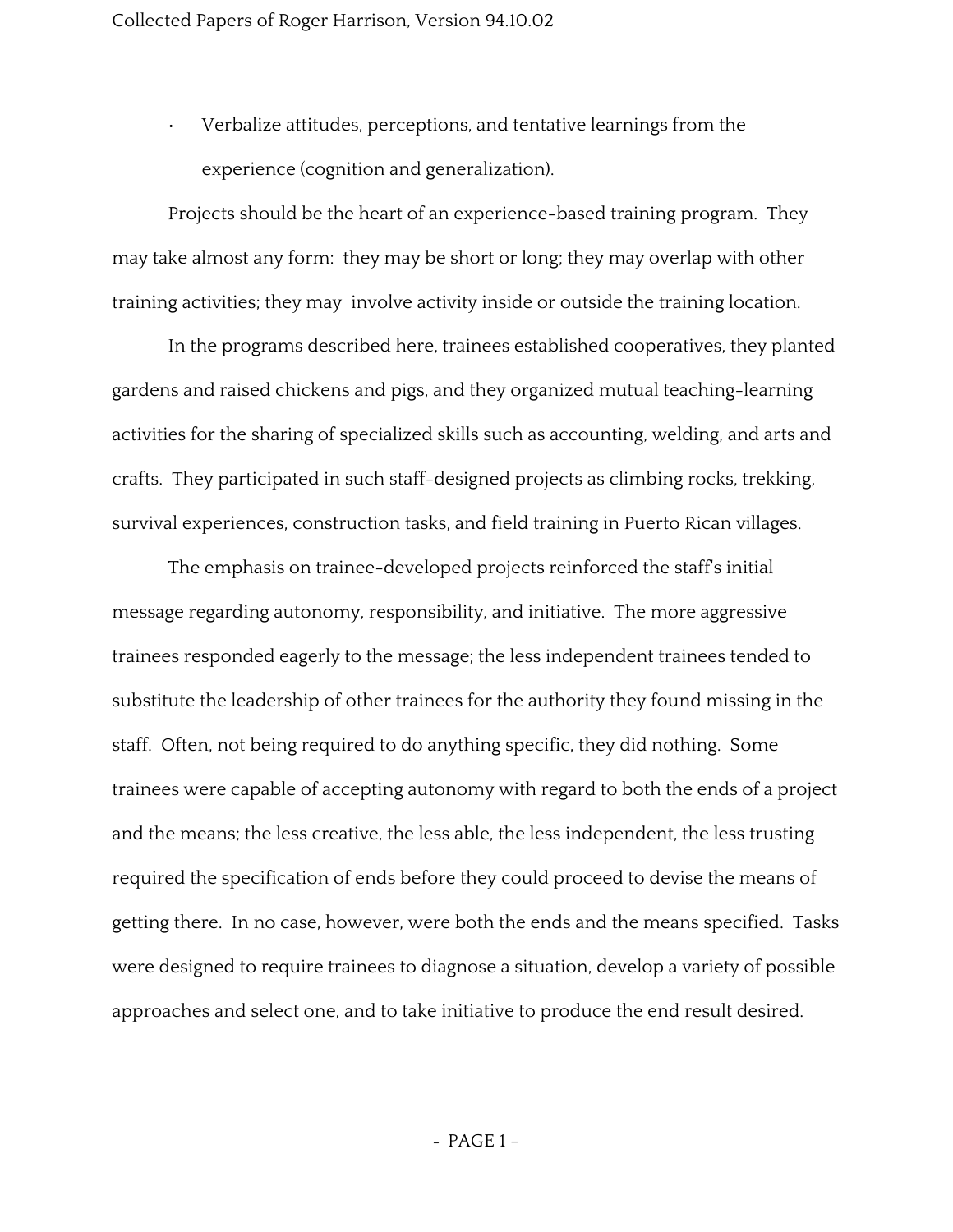In the training-center-as-a-community project trainees set goals as homely as influencing the dining room to serve a wider variety of food and bringing other trainees to a higher level of sanitation and neatness in their living quarters. A principal activity was the trainees' persistent efforts to influence the staff to provide learning resources in the form of reading, lectures, and discussions. This hunger for learning was in sharp contrast to the avoidance games many of the trainees had shared with their college classmates only a few weeks earlier.

The critical factor in a project-focused program is the manner in which staff members support and assist the trainees in elaborating their projects. At one extreme, a project may be presented to a group of trainees to solve as best they can, with the learning falling where it may. No special effort is made to organize comparisons between experiences, to examine value issues or conflicts, or to encourage conceptualization of the influence styles and interaction patterns used by different individuals in planning and executing the action.

At the other extreme, an effort may be made to force learning from each part of the experience. Trainees may be convened in small groups and urged to formulate the problems of diagnosis, conflict, influence, and organization implicit in their project. Staff members participate in work and planning sessions as process consultants whose role is to help participants to observe and become aware of the social forces with which they are dealing in the here-and-now.

It is the elaboration of an experience-based training design which requires a high order of staff skills. It is much easier to provide trainees with problems to solve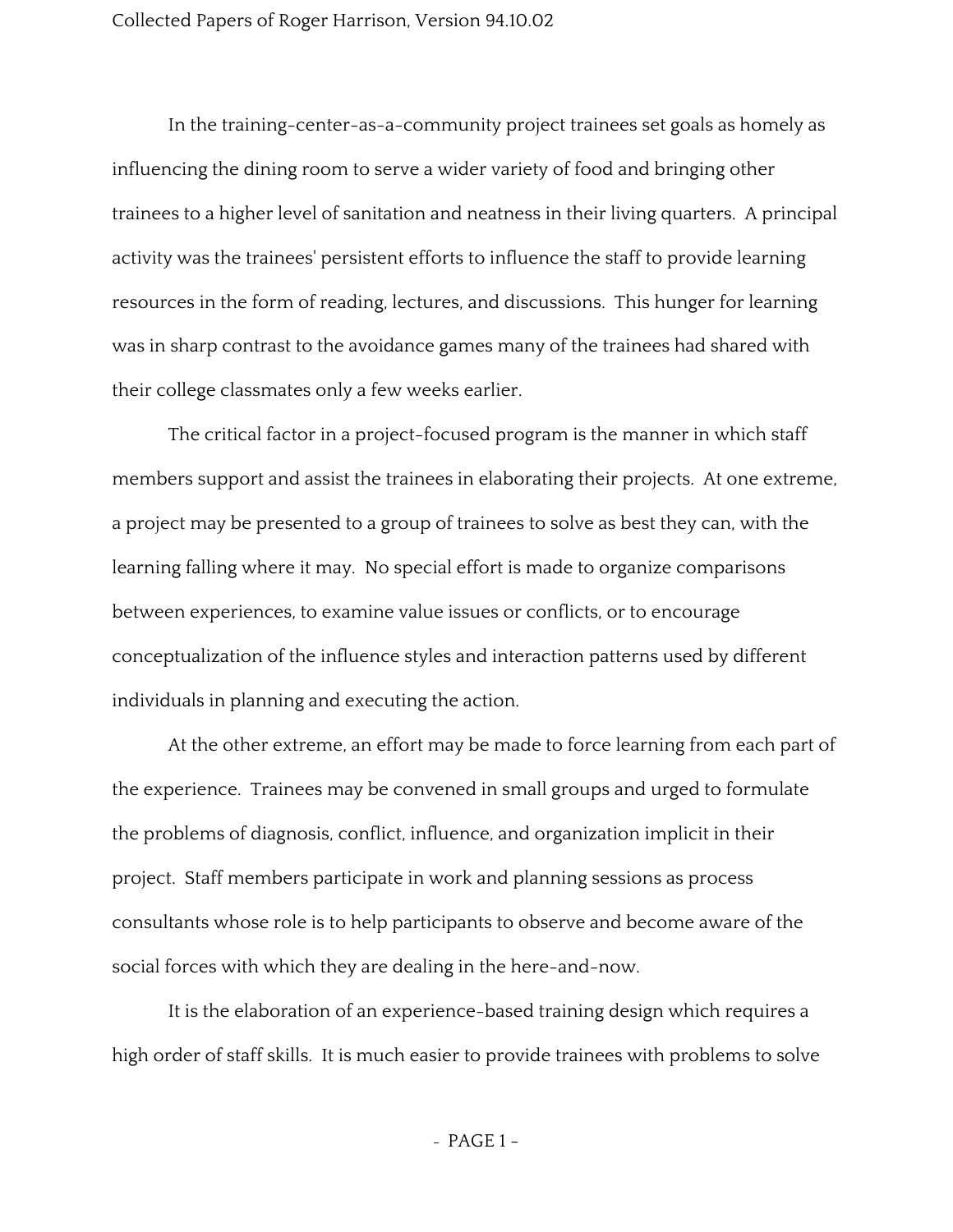than it is to think through the social and individual processes which will be going on, devise means of bringing them to light, and aid trainees in conceptualizing the experience so that their learning may be applied in later overseas situations which are on the surface quite different. It is here that the discussion leadership skills of the staff become critical, for they must be used to draw out of the trainee the principles and generalizations which are latent in the experience. If this does not occur, much of the potential learning will be lost.

Most of the staff worked hard at performing this function, although they found it among the most difficult of the responsibilities they had accepted in designing an experience-based program. Many of the trainees were adept at avoiding examination of the implications of this experience, particularly when the experience was stressful and anxiety-provoking. The staff were understandably reluctant to push such confrontation. Considerable learning was undoubtedly lost through caution and lack of skill, but during the course of the program the staff's effectiveness as inductive teachers increased steadily with practice.

**Field Training.** The trainees in this program spent a total of almost a month in small Puerto Rican villages where they faced problems of adaptation similar to those they would confront in Latin America. Here, too, efforts were made to assist the trainees in designing projects around their field living and to convert them into real learning afterward.

Puerto Rico, of course, offers an almost ideal transitional environment for trainees bound for Latin America. But if adequate help in conceptualizing and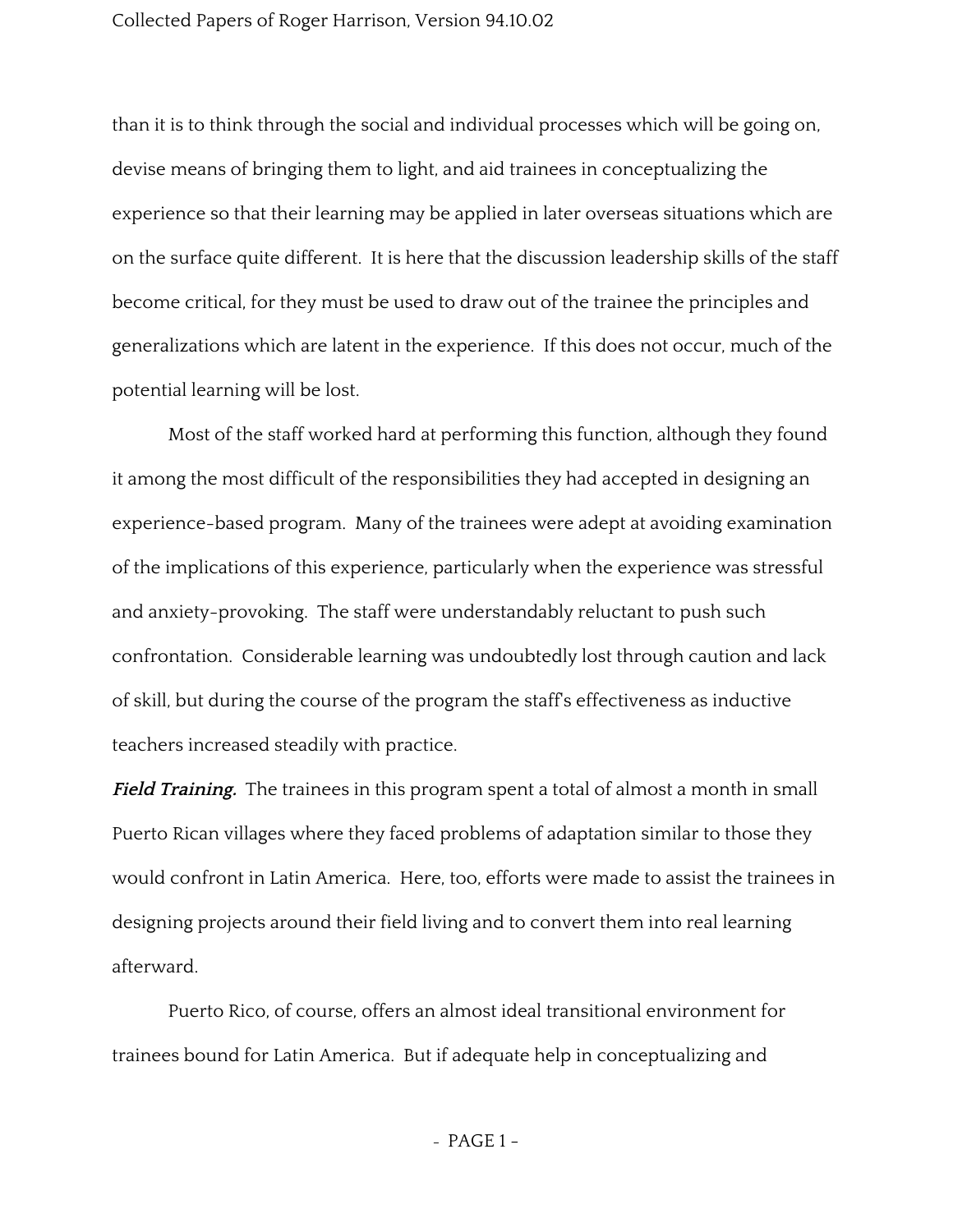generalizing is available, almost any alien situation can become a meaningful field training assignment in preparation for cross-cultural work. For urban dwellers, rural living may be alien; for members of the middle class, experience with the poor, angry, and the disadvantaged provides real confrontation. It is *desirable* to conduct field training in a culture similar to that for which a trainee is being prepared, but this is by no means essential. The important thing is to create as much "cultural distance" as possible from the life the trainee has been living, so that the values and attitudes that have worked for him before are no longer adequate. The cultural content may differ from that of the area for which the trainee is bound, but the process problems that grow out of confrontation are similar.

**Integration of Content and Process.** Apersistent problem was how to make fact, theory, and opinion about the cultures to which the trainees were going and the jobs they were to do relevant to the problem-solving environment of the training program. On the one hand, lectures and books seemed to provide an escape from involvement and confrontation for those trainees who needed to defend themselves against the personal exposure of the program. On the other hand, for those trainees who did become heavily involved, the lectures and readings often seemed dry, abstract, and unreal. Trainees were given responsibility for organizing the use of visiting lecturers, which may have increased their feeling of responsibility, but it did little to connect the content to problem-solving processes. Martin Tarcher has recently described a feasible approach to the integration of content and process (Tarcher, 1966). In a program for community leaders, he created project teams as the central learning units.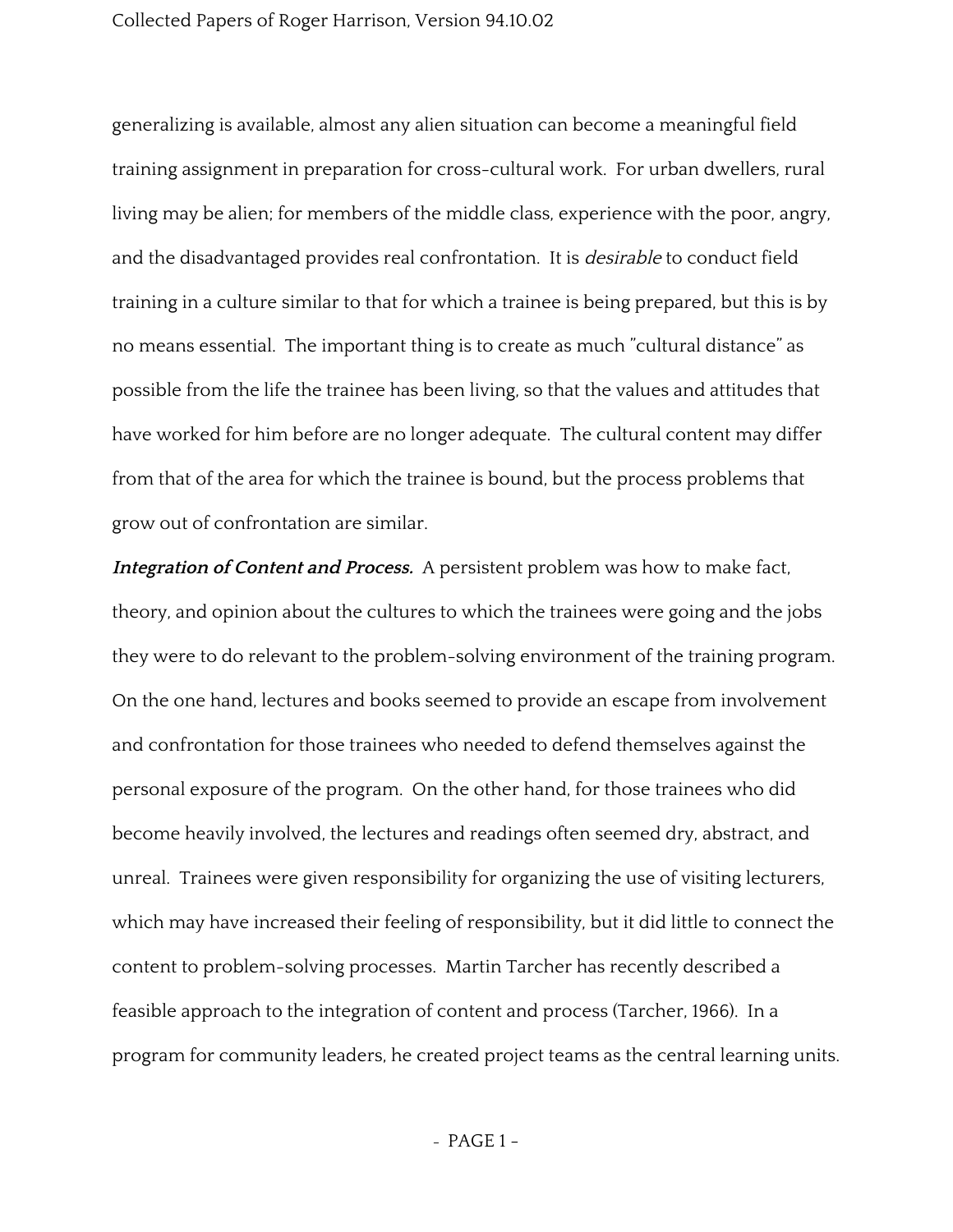The teams were responsible for using data from an exhaustive community survey to diagnose and plan action for development of the community. Outside lecturers were asked to familiarize themselves with the same data and to introduce only material directly relevant to the solution of the problems revealed in the data. Thus, content input was directly tied to the problem-solving process. There is strong reason to believe that only content which can be used and practiced in the training situation is usefully learned in an experience-based training program. Tarcher's design meets this criterion.

#### **Behind the Design: The Teacher**

Even those who are attracted to the approaches to learning we have described here may well ask where the teachers will come from to carry them out. Clearly, the desired skill mix is sharply divergent from the blend of intellectual competence and verbal facility found in good classroom teachers.

The teacher in an experience-based program is involved with people, not books; with real situations, not abstractions. He must collaborate closely with his colleagues. In his work with students, he will do little presenting and much listening. Instead of organizing content material, he will seek patterns, principles, and generalizations in the reactions of trainees. Subject matter competence is useful, of course, but it will not get the job done without true competence in the facilitation of learning through focus on process. The traditional systems in which most of us were formed do not value the subtle and sophisticated teaching skills described here.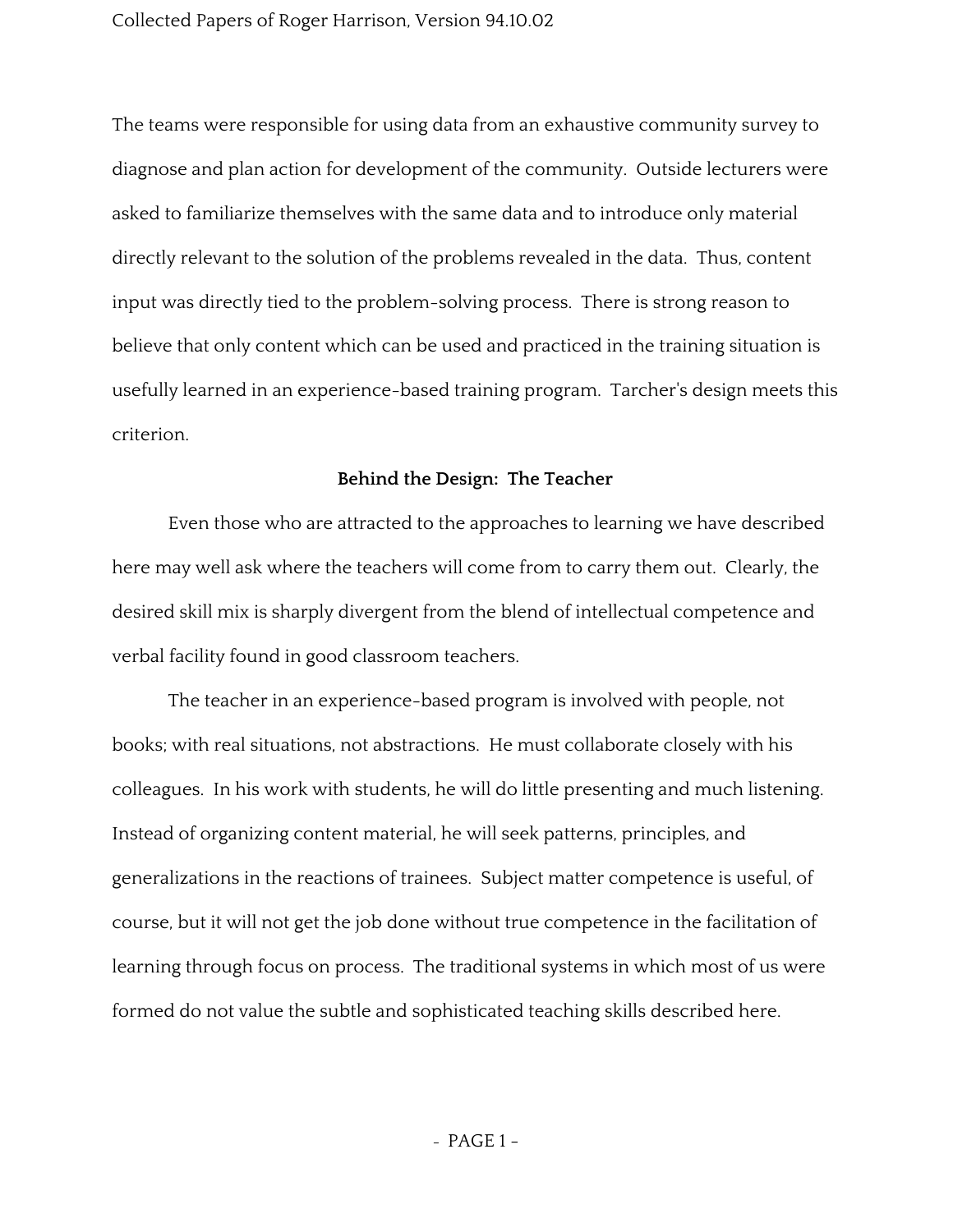There are, however, incompletely exploited sources of the competence which is needed. Industry, government, and the military all have had to develop methods of education that will pay off in immediately transferable skills. Educational innovation and change have been much more rapid in these applied settings than in colleges and universities. Industrial trainers in particular must be open to innovation and experimentation, or they do not survive.

For the overseas agencies, such as the Peace Corps and the Agency for International Development, a ready source of potential educators exists in those returning from the field. The Peace Corps program discussed here was conducted largely by former Volunteers, few of whom had previous teaching experience. As our strictures about staff planning and preparation imply, though, it cannot be assumed that persons with practical experience are necessarily qualified to teach and communicate it. This is a particularly unjustified assumption when the proposed training is highly inductive. The "practical man" has at his disposal a fund of "war stories" which purport to illustrate how to handle various concrete and specific situations abroad. But concrete and often-undigested experiences such as these are of limited value. The "practical" man, if he is to become an effective trainer, must learn to conceptualize the cross-cultural learning experience in terms applicable to experience based learning. For example, if a practical community developer can come to see working with trainees as "another kind of community development," then he is well on his way to translating his cross-cultural experience into training design. He will have begun to understand the learning process in which he participated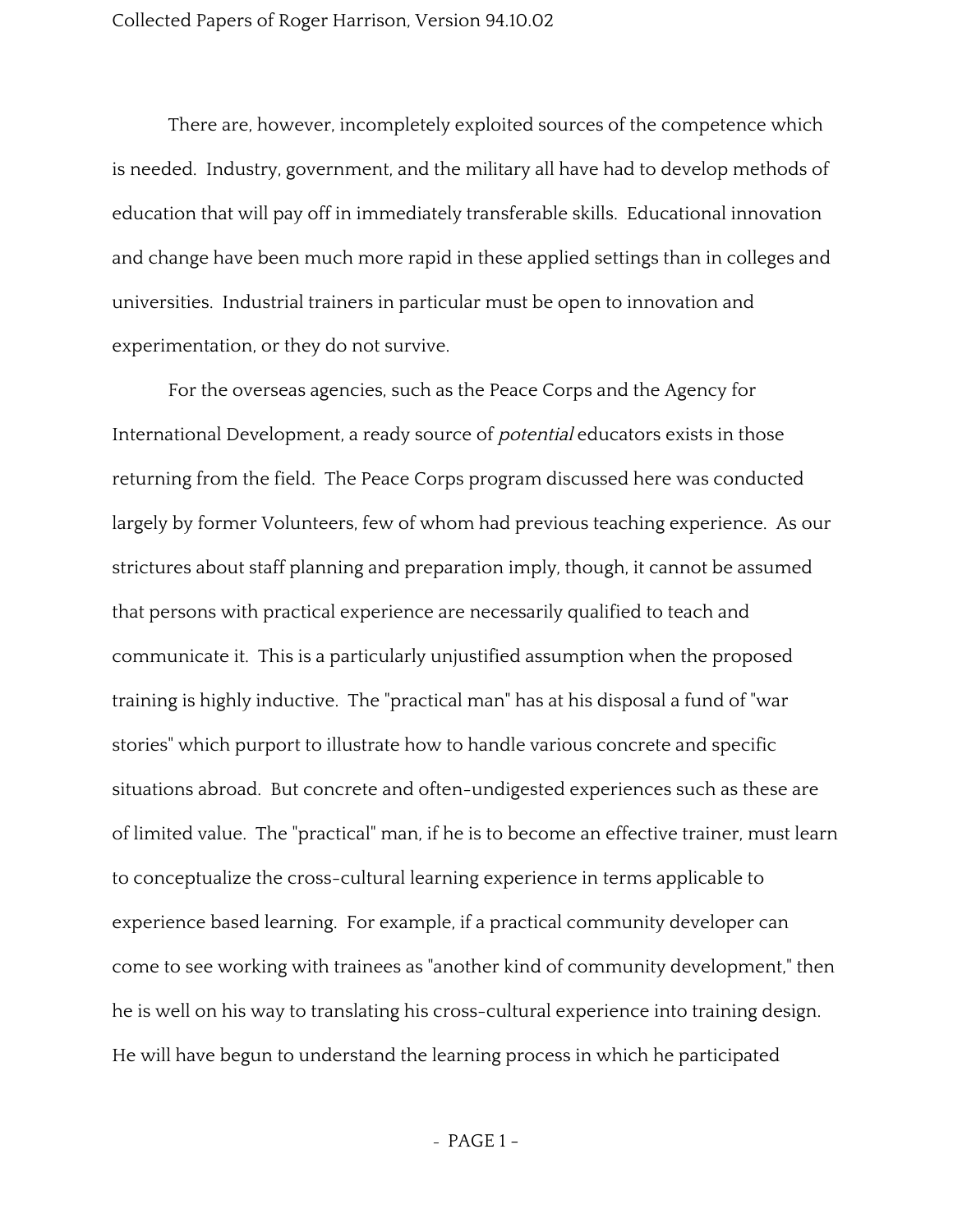overseas and to consider how such experiences might be simulated for trainees in process, if not in content.

Many cross-cultural workers, however, are so practical and concrete in their thinking that they learn only those aspects of a culture which they directly encounter. They find it difficult to generalize beyond their own experiences. They may have learned, but they have not learned how they learned.

Then there are those who have taken part in cross-cultural experiences, who have learned how to learn, and who can, with further training, build experiences which will transmit what they know to others. To do this requires a clear understanding of such principles of learning as those described in this paper. The conceptual framework for experience-based training is not implicit in our educational background. We operate comfortably within a traditional learning system both as pupils or teachers, but this does not mean that we *understand* the conditions which facilitate learning and the transfer of learning to an application situation.

When, therefore, an individual is asked to participate in the design and conduct of training radically different in form from traditional models, he needs a basic education himself in the teaching and learning process. He needs supervised and assisted experience in design training, conducting it, and evaluating the results. He needs to work with others who are also struggling with the tasks of putting together and operating experience-based training designs.

#### **The Climate for Innovation**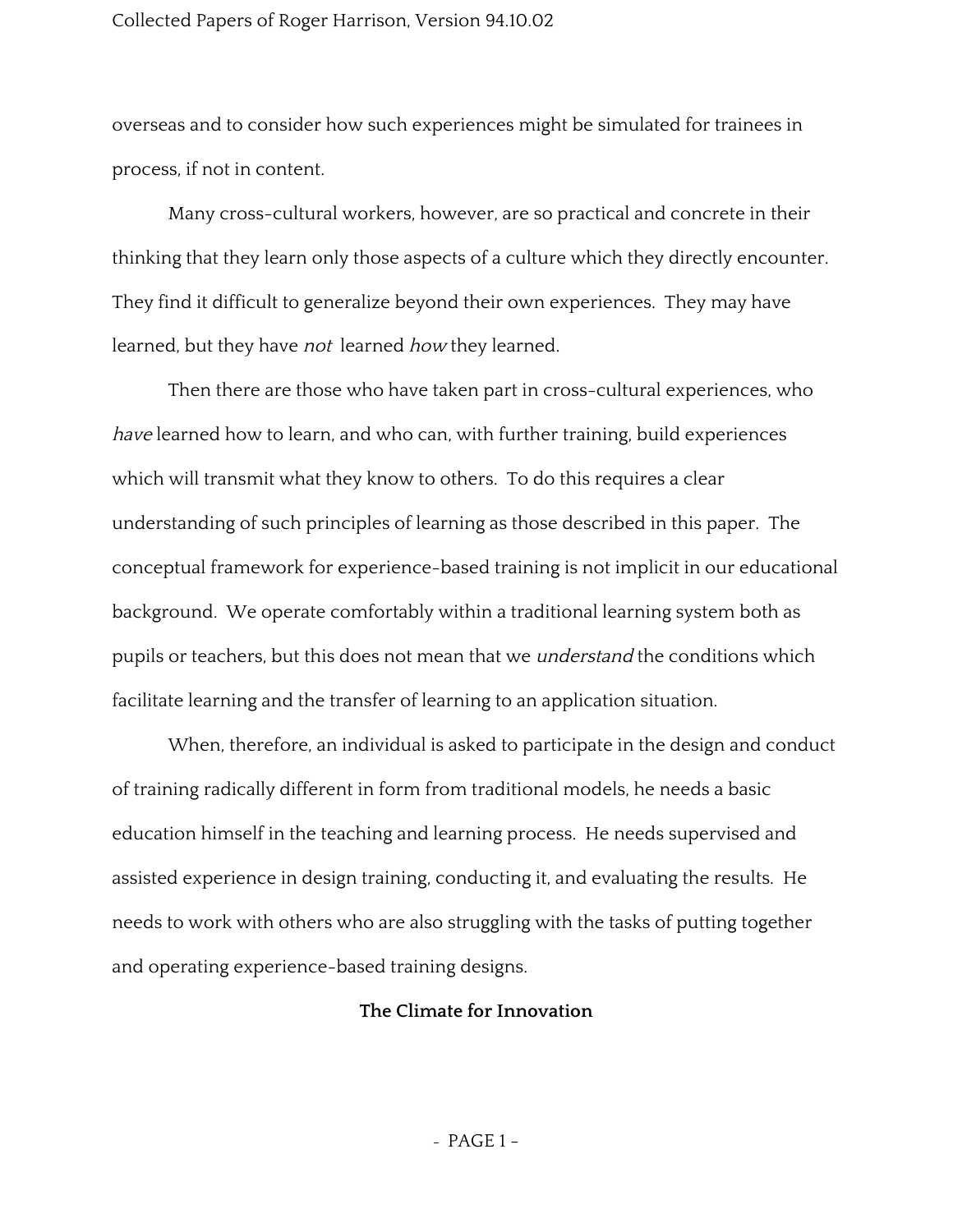The plans proposed in this paper have no fail-safe ingredients to protect them from failure. The launching of educational innovation requires more than a blueprint for success.

Fortunately, there are some resources and forces toward innovation of the kind we have proposed. Our culture is highly pragmatic. Americans are receptive to ideas that work. Supporting this pragmatism are the experiences of those who have lived in the cross-cultural situation, who have been open to their experience, and who have been able to generalize from it.

In addition, there is a small body of experience-based pedagogy which provides crude models of what this training may look like and accomplish. Practitioners of sensitivity training have been using experience-based pedagogy for some time. There are experimental schools, and even a college here and there, and a growing number of "practical" training settings where efforts are being made to develop and refine experience based education. The models are available, but they must be refined and adapted to the purposes at hand.

Lastly, the climate for educational innovation has never been better than it is now. For the first time in recent years students (and some of their professors) in institutions of higher education are beginning to question the goals and procedures of their education. There is a hunger for educational experiences which involve the whole person, which get to the "heart of the matter," which seem to have a more direct connection with life as it is lived in our relativist, kinetic, peripatetic, crisis-ridden society. Perhaps this questioning is the prelude to changes in our diverse but